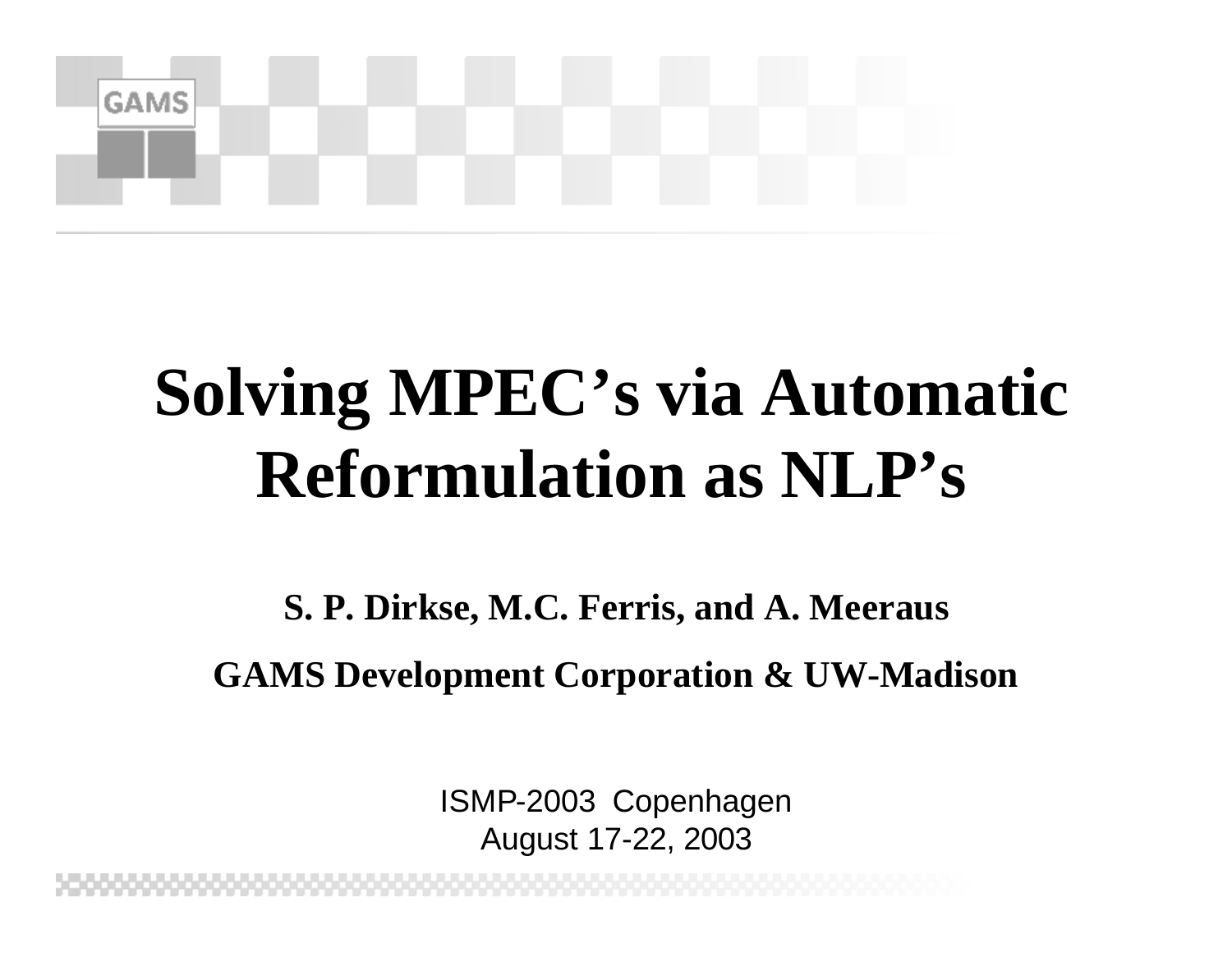# **Background & Motivation**

- GAMS/Convert scalar model tools
	- GAMS -> other formats/languages
	- $-$  Why not MPEC  $\rightarrow$  NLP?
- Function libraries

- Solid suite of NLP solvers
- Existing reformulation work
	- Tin-Loi, Que
	- Scholtes, Billups, C-M, F-B, Anitescu
	- Hamish Mac-MPEC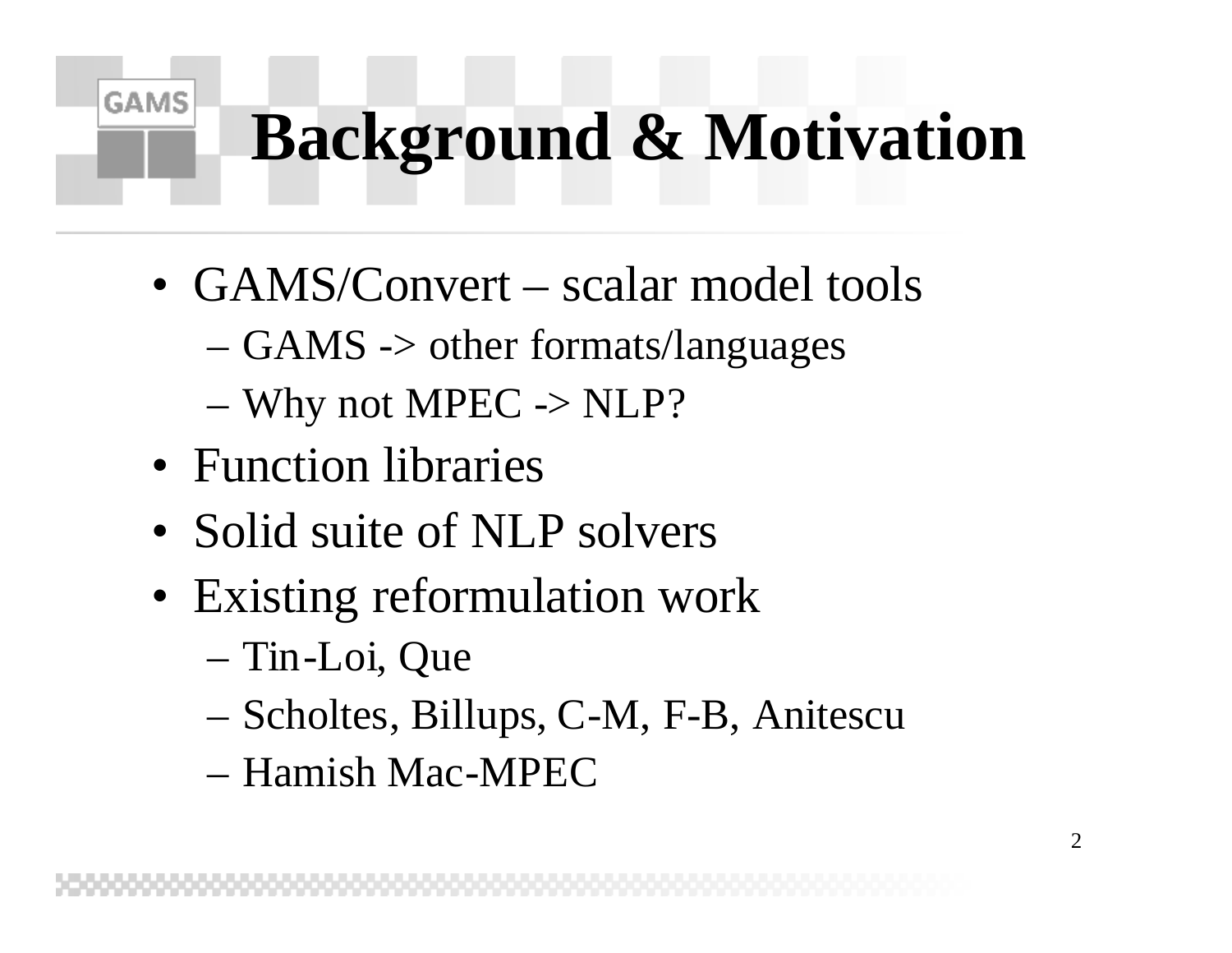### **Introduction**

- Background and motivation
- MPEC reformulation

- Strategies & variations
- Function libraries
- NLPEC & testing environment
- Computational experiments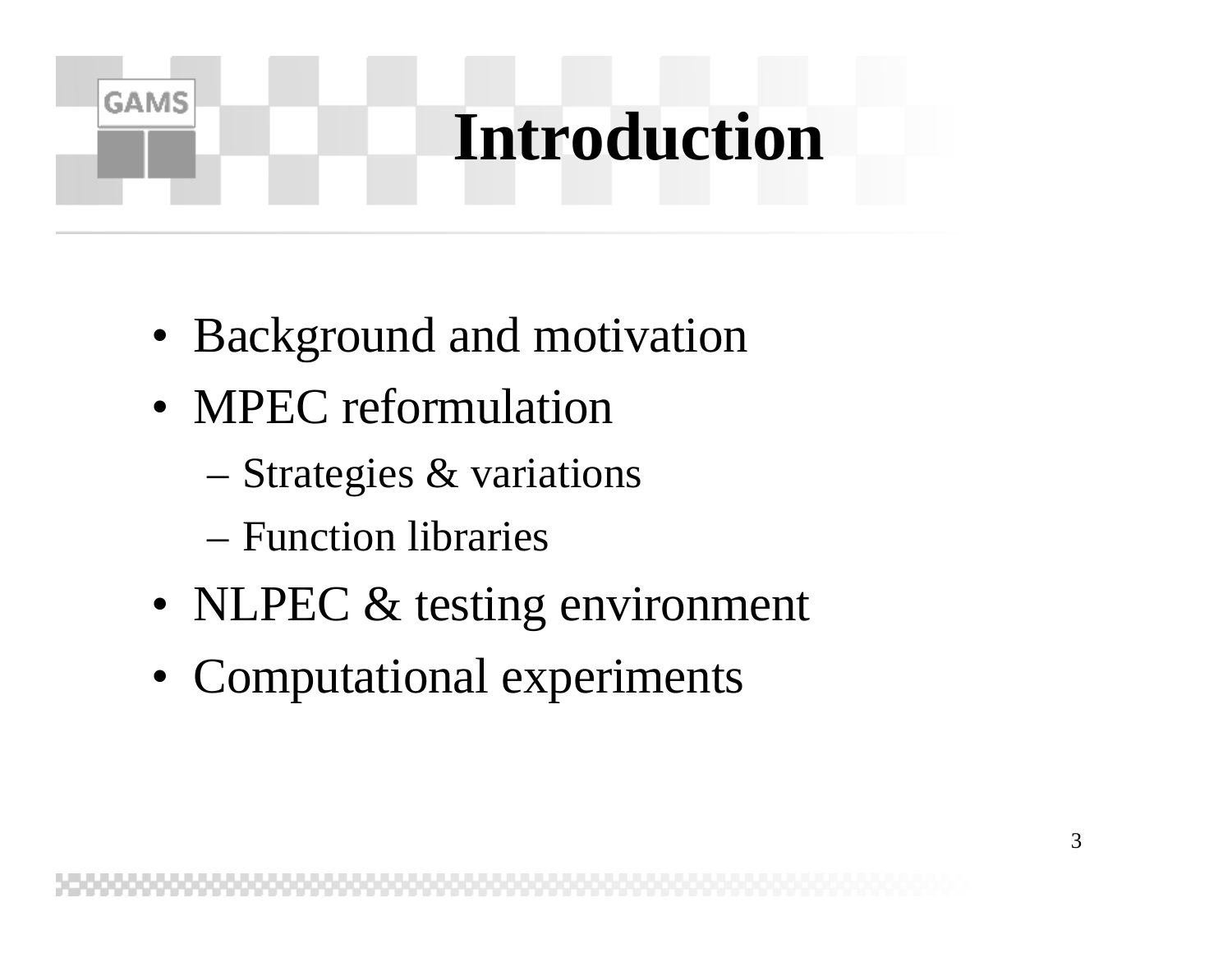

# *y* solves MCP  $(h(x, \cdot), B)$ s.t.  $g(x, y) \ge 0$ ,  $x \in C$ *f(x,y)* min

- The NLP constraints are left alone
- Force a solution y of MCP(h,B) via reformulation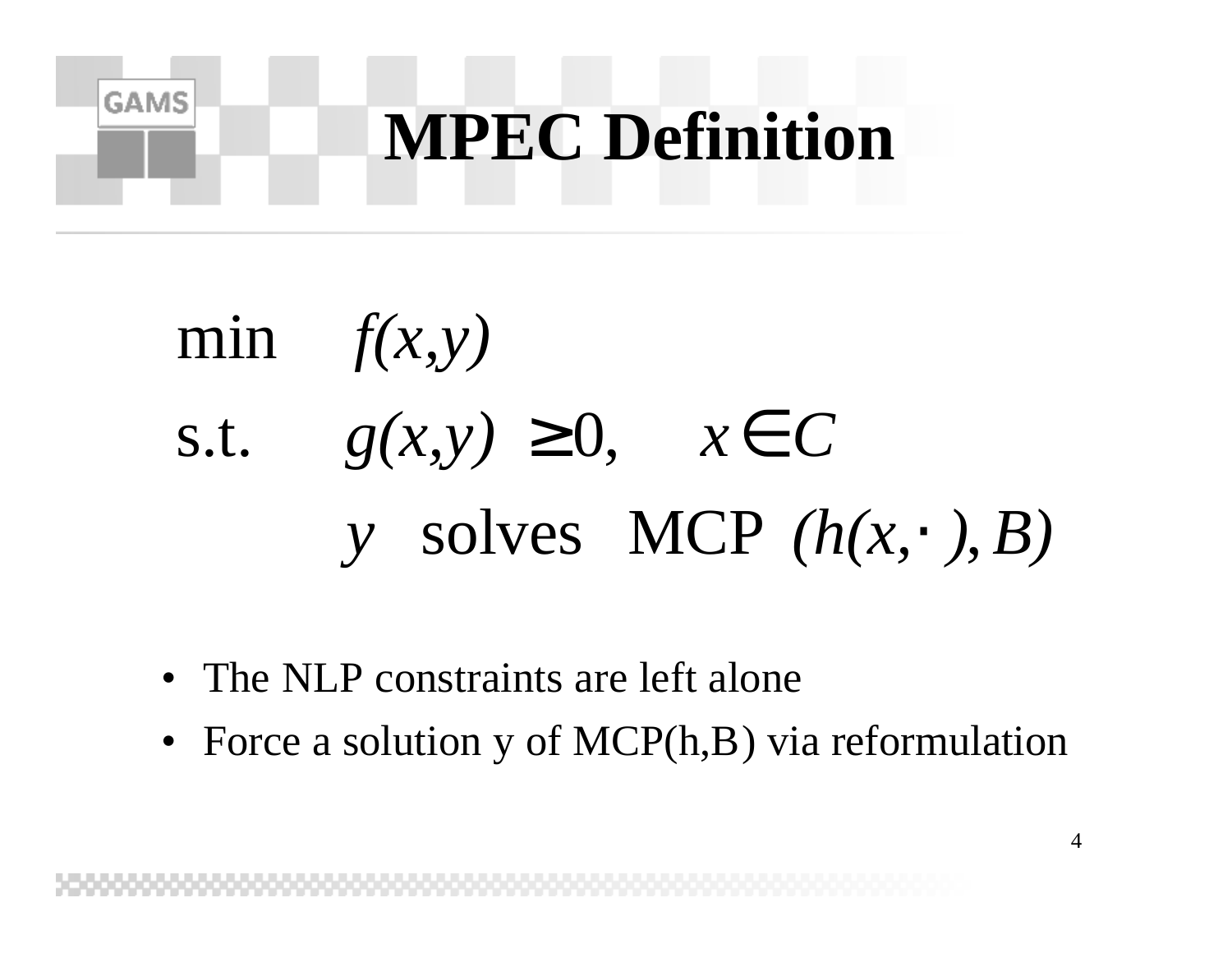### **MCP Definition**

Let 
$$
B = \{y = \{y_L, y_U, y_B\} \mid
$$
  
\n $a_L \le y_L, y_U \le b_U, a_B \le y_B \le b_B\}.$ 

*y* solves MCP  $(h(x, \cdot), B)$ 

**GAMS** 

$$
\Leftrightarrow
$$
  
\n
$$
y \in B
$$
  
\n
$$
w_L = h_L(x, y), -v_U = h_U(x, y), w_B - v_B = h_B(x, y),
$$
  
\n
$$
\langle w_L, y_L - a_L \rangle = 0, \langle v_U, b_U - y_U \rangle = 0, w_L \ge 0, v_U \ge 0
$$
  
\n
$$
\langle w_B, y_B - a_B \rangle = 0, \langle v_B, b_B - y_B \rangle = 0, w_B \ge 0, v_B \ge 0
$$

5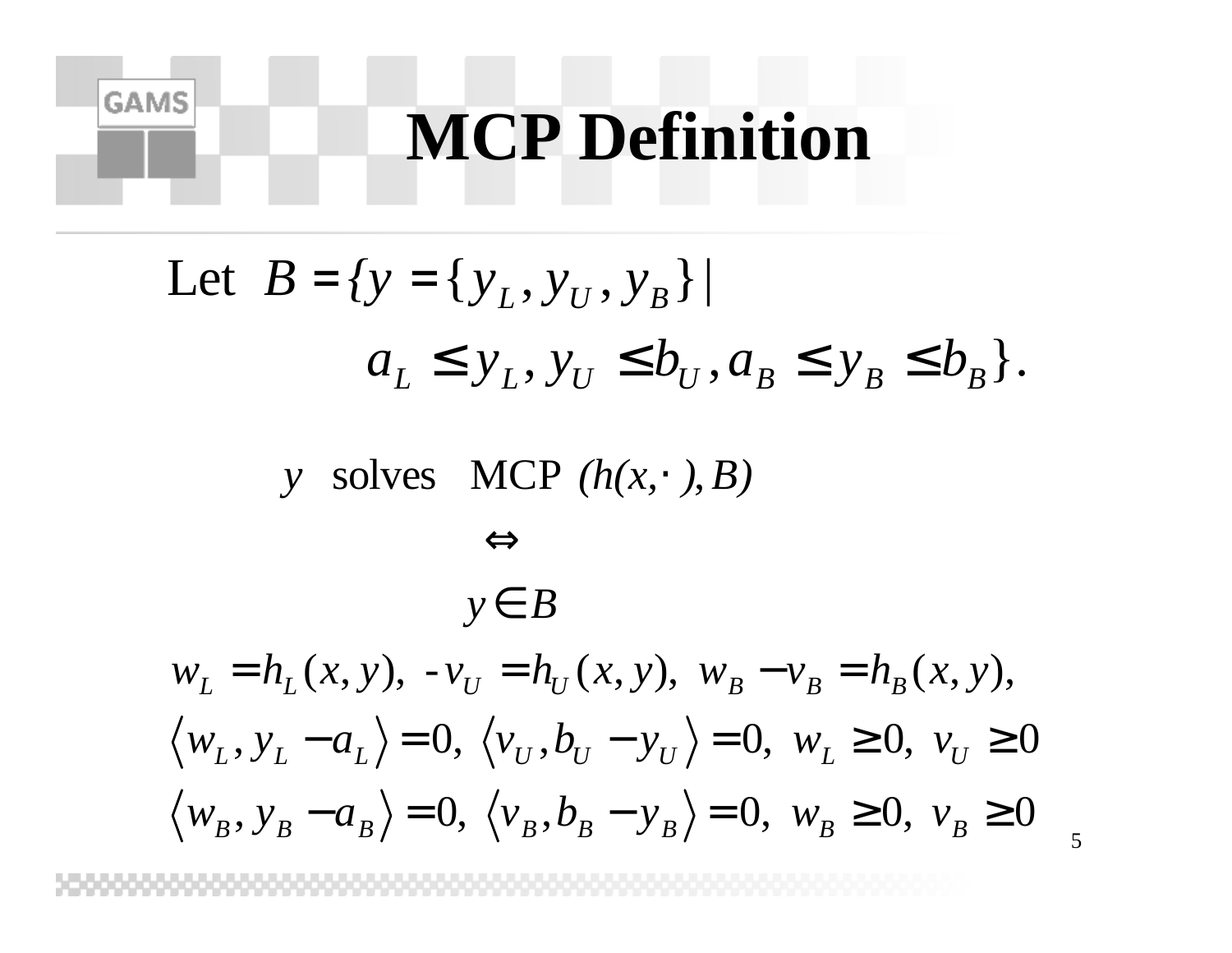### **Alternative MCP**

**GAMS** 

 $\langle W_B, Y_B - a_B \rangle \leq m, \quad \langle V_B, b_B - y_B \rangle \leq m$  $-h_U(x, y), b_U - y_U \ge \mathbf{m}, -h_U(x, y) \ge 0$  $\langle h_L(x, y), y_L - a_L \rangle \leq m, \quad h_L(x, y) \geq 0$  $W_B - V_B = h_B(x, y)$ ,  $W_B ≥ 0$ ,  $V_B ≥ 0$ ∈ *y B*  $\leftrightarrow$ *y* solves MCP  $(h(x, \cdot), B)$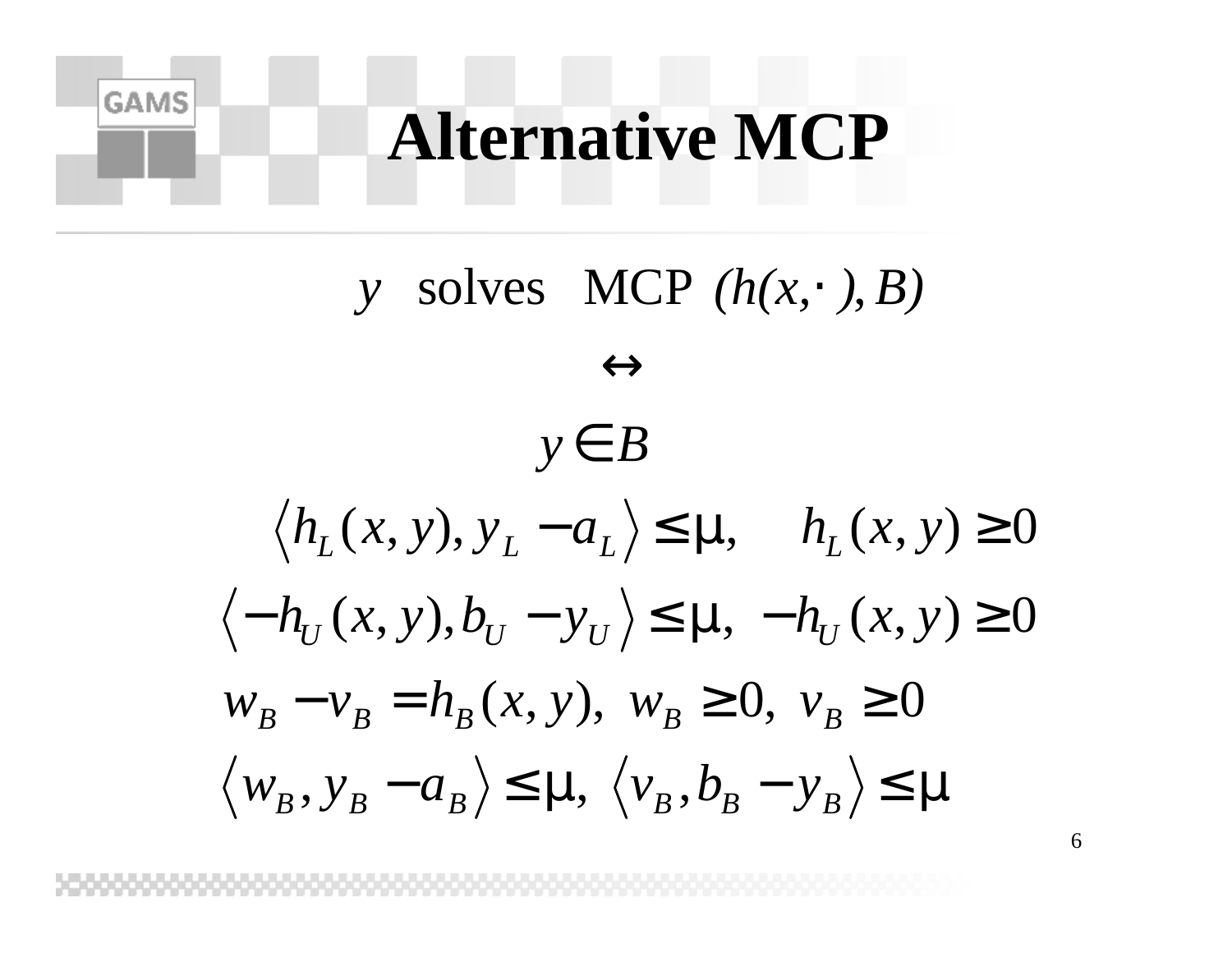### **GAMS Inner Product Reformulation**

- Assume *y* in *B*
- Summation vs. componentwise

$$
- Sum {i=1..M, <,>} = 0
$$

 $-\leq,>= 0, i=1..M$ 

- Equality vs. inequality
- Parameter on RHS
- Double-bounded pairs are a special case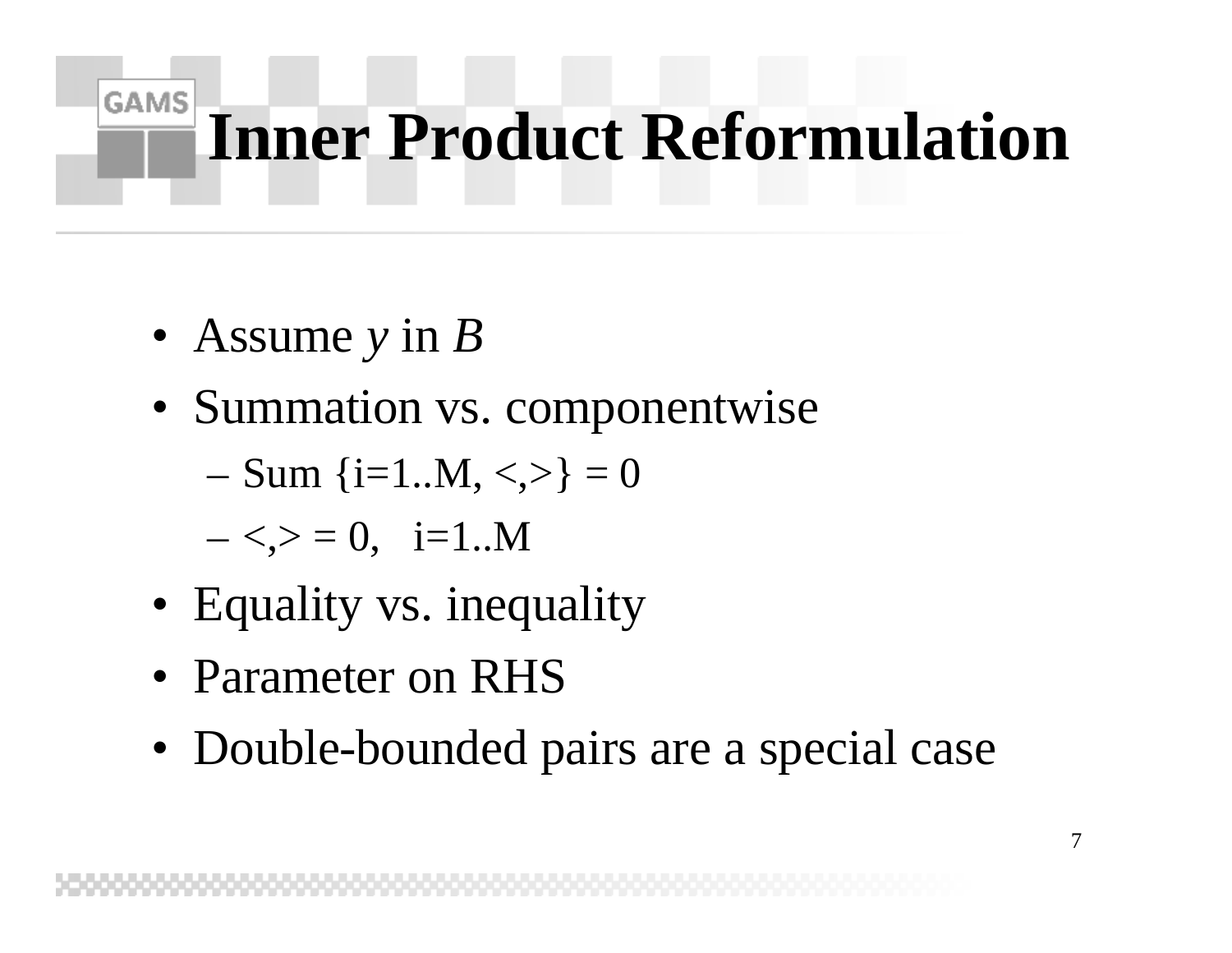### **Slack Variables**

- We can use slack variables for *h(x,y)*
	- Bounded or not

- One or two slacks per *h<sup>i</sup>*
- Computationally, slacks are significant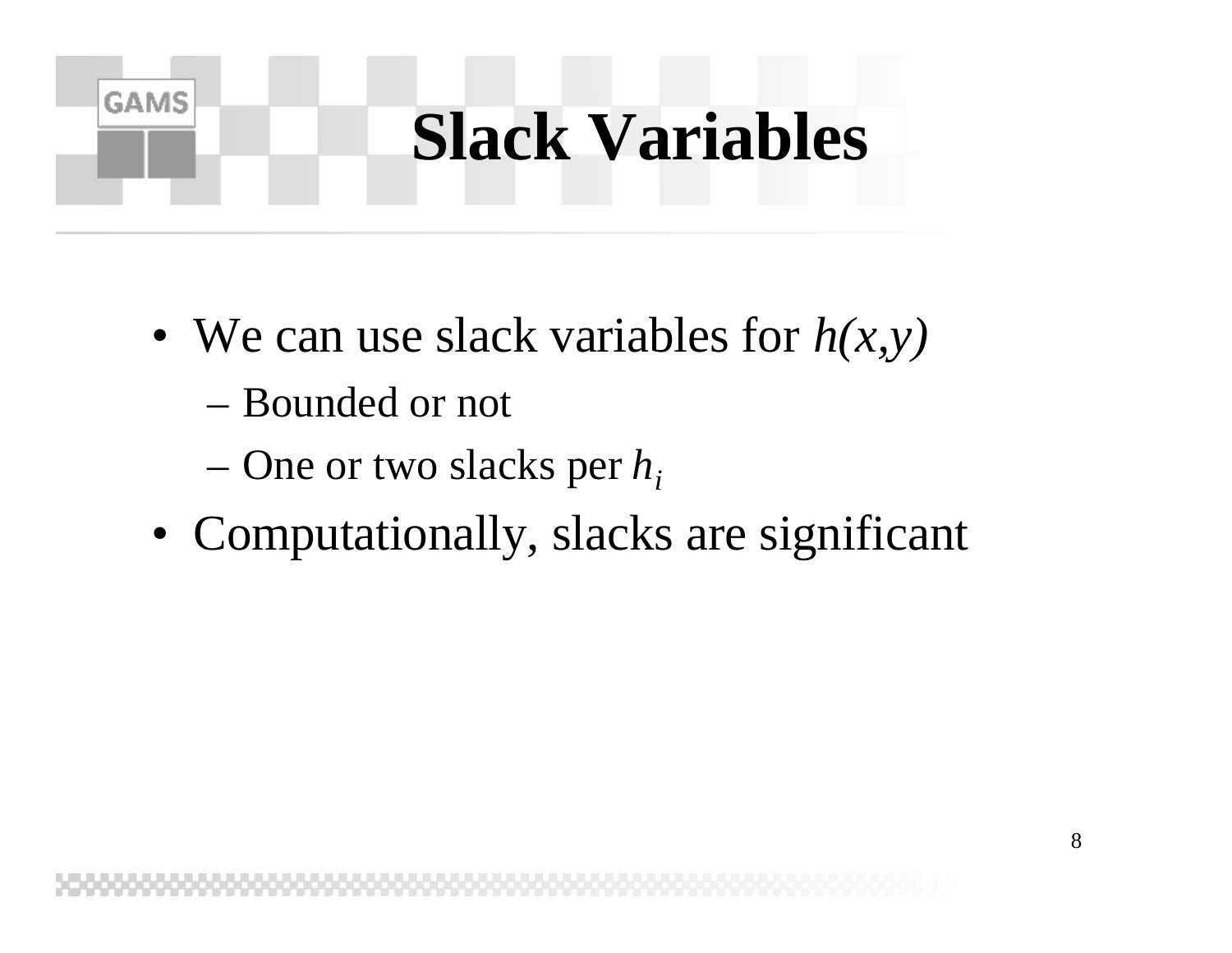## **Scholtes Reformulation**

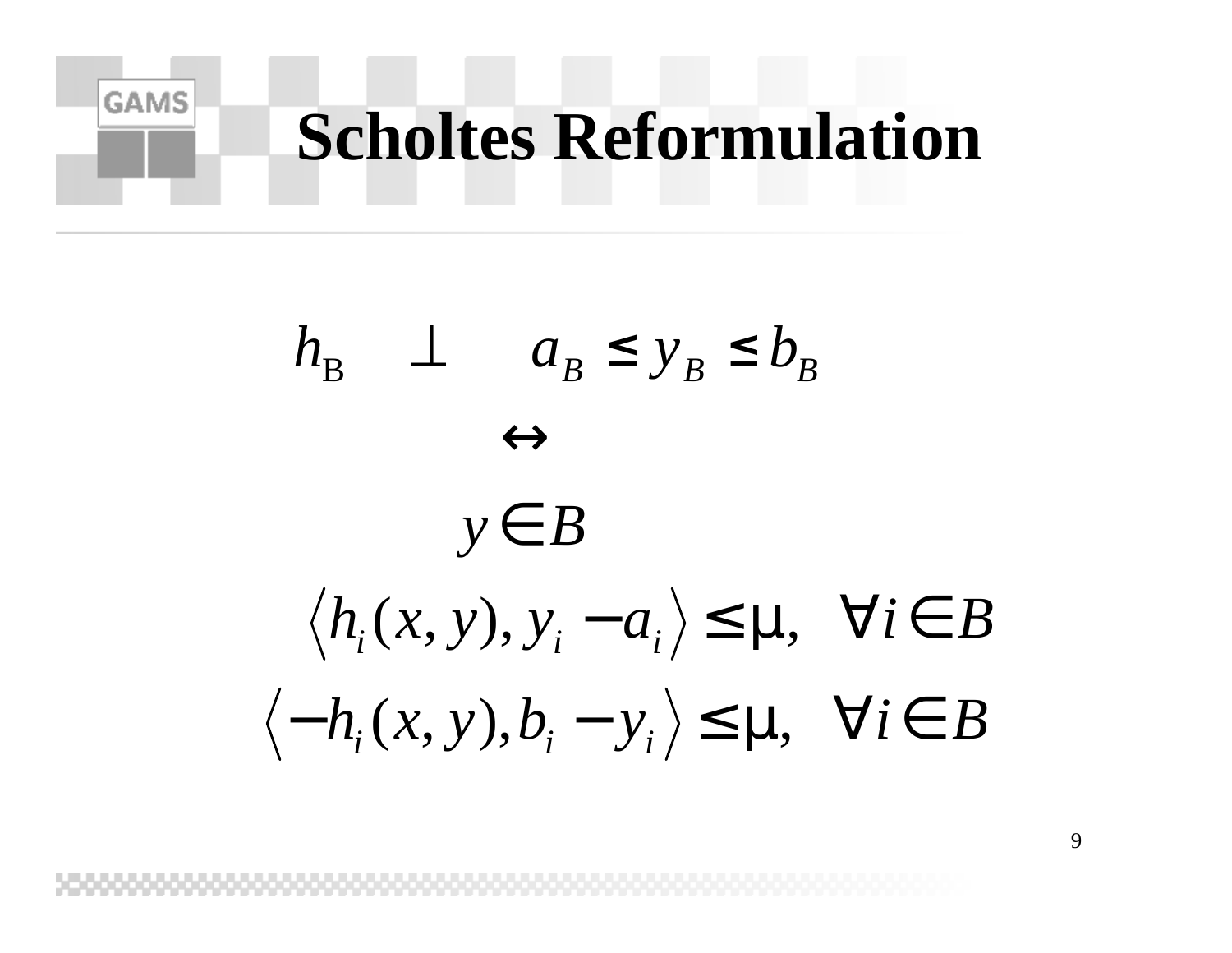# **Smoothed NCP-functions**

• An NCP-function has the following property:

**GAMS** 

$$
j(r,s) = 0 \Leftrightarrow r \ge 0, s \ge 0, rs = 0
$$

• Various smoothed NCP-functions proposed

$$
\mathbf{j}_{FB}(r,s) = \sqrt{r^2 + s^2 + 2m - r - s}
$$

$$
\mathbf{j}_{CM}(r,s) = r - m \ln(1 + \exp(\frac{r - s}{m}))
$$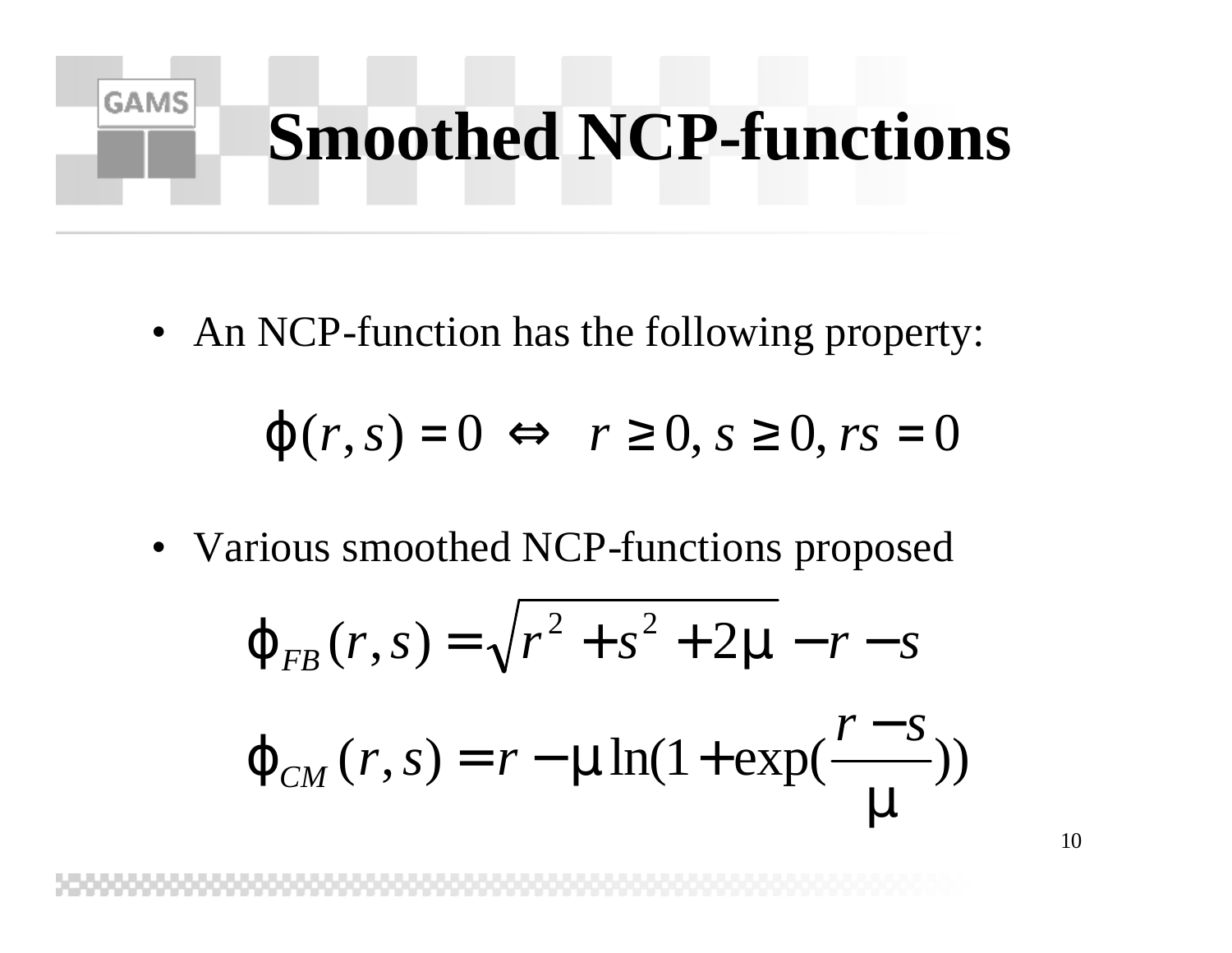# **Billups Reformulation**

• NCP-functions assume the single-bounded case

**GAMS** 

• Can be adapted to handle the double-bounded case

$$
h_{\mathcal{B}} \perp a_{\mathcal{B}} \le y_{\mathcal{B}} \le b_{\mathcal{B}}
$$
  

$$
\leftrightarrow
$$
  

$$
\mathbf{j} (y_{i} - a_{i}, \mathbf{j}(-h_{i}(x, y), b_{i} - y_{i})) = 0, \quad \forall i \in B
$$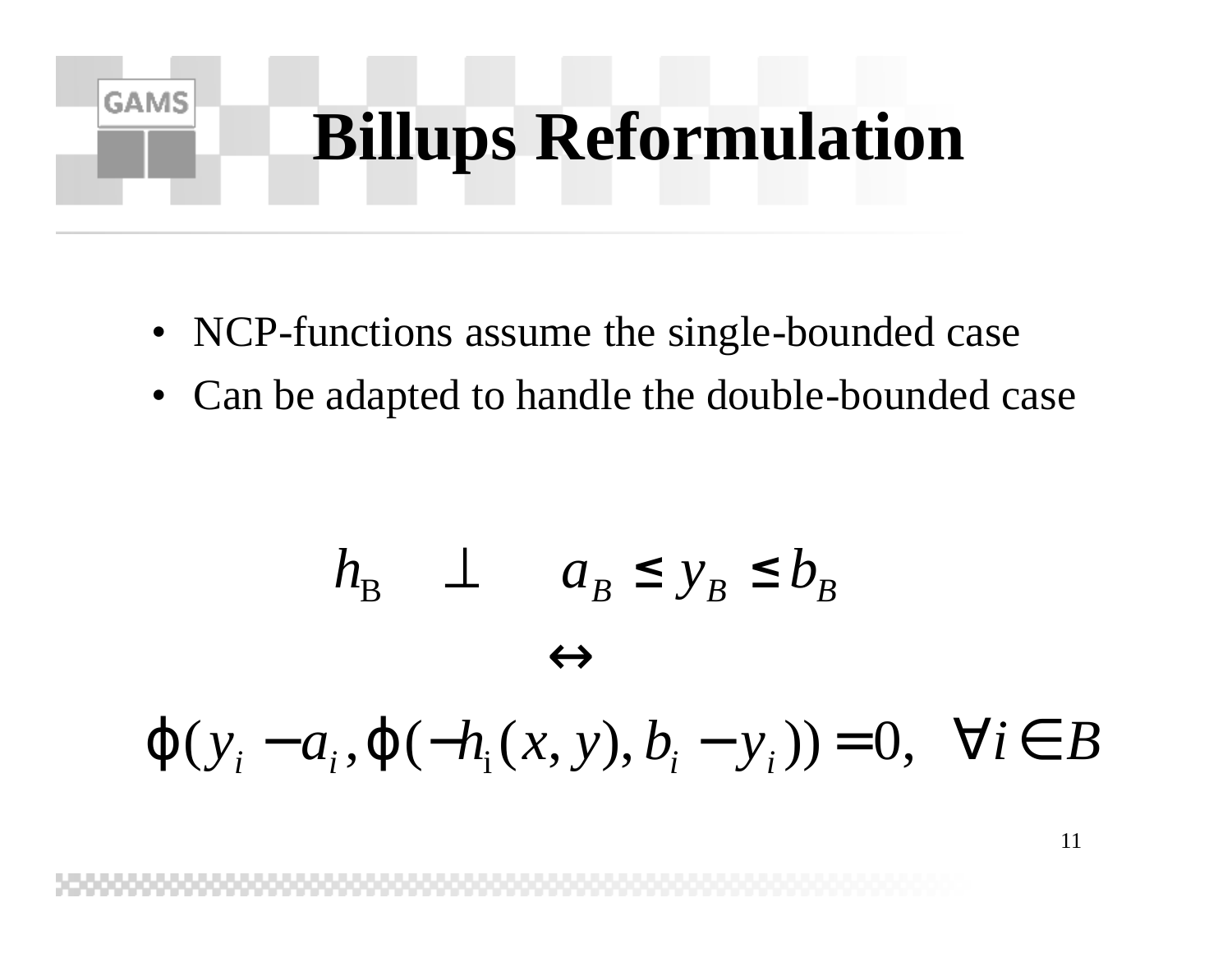### **Special Functions**

Consider 
$$
\mathbf{j}_{CM}(r,s) = r - \mathbf{m} \ln(1 + \exp(\frac{r - s}{m}))
$$

**GAMS** 

As  $\mathbf{m} \rightarrow 0$ ,  $\frac{1-\rho}{\rho} \rightarrow \infty$  and  $\exp(\frac{1-\rho}{\rho})$  overflows *m m m m*  $r - s \rightarrow 0$ ,  $\frac{r - s}{s} \rightarrow \infty$  and  $\exp(\frac{r - s}{s})$ 

- Functions are well-defined in spite of the overflow
- Smoothed NCP-functions implemented in GAMS
- Code shared between GAMS and solvers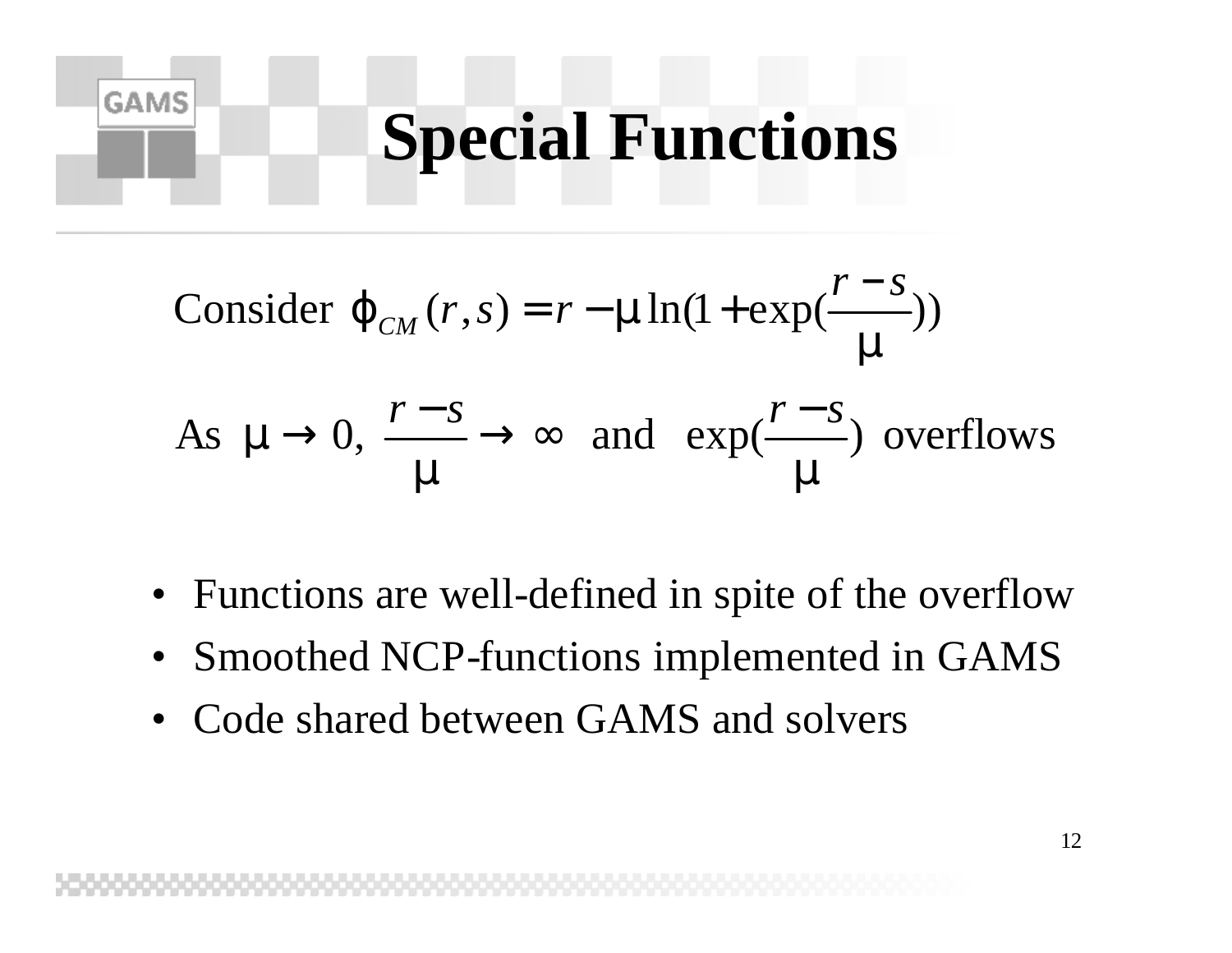# **GAMS/NLPEC**

- Based on scalar-mode GAMS format
- Rewrite model based on reformulation rules
- Call NLP solver

**GAMS** 

• Recover MPEC solution from NLP solution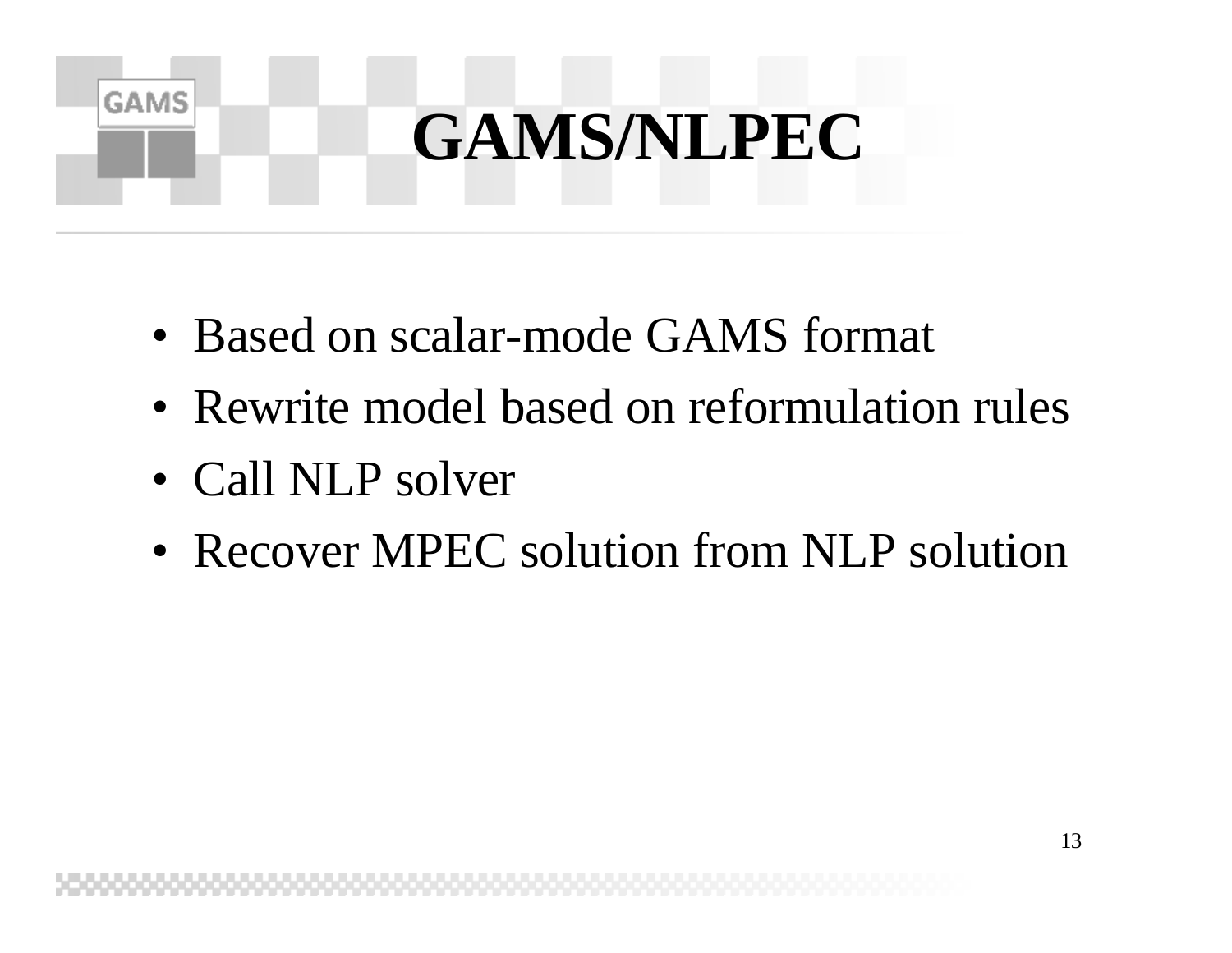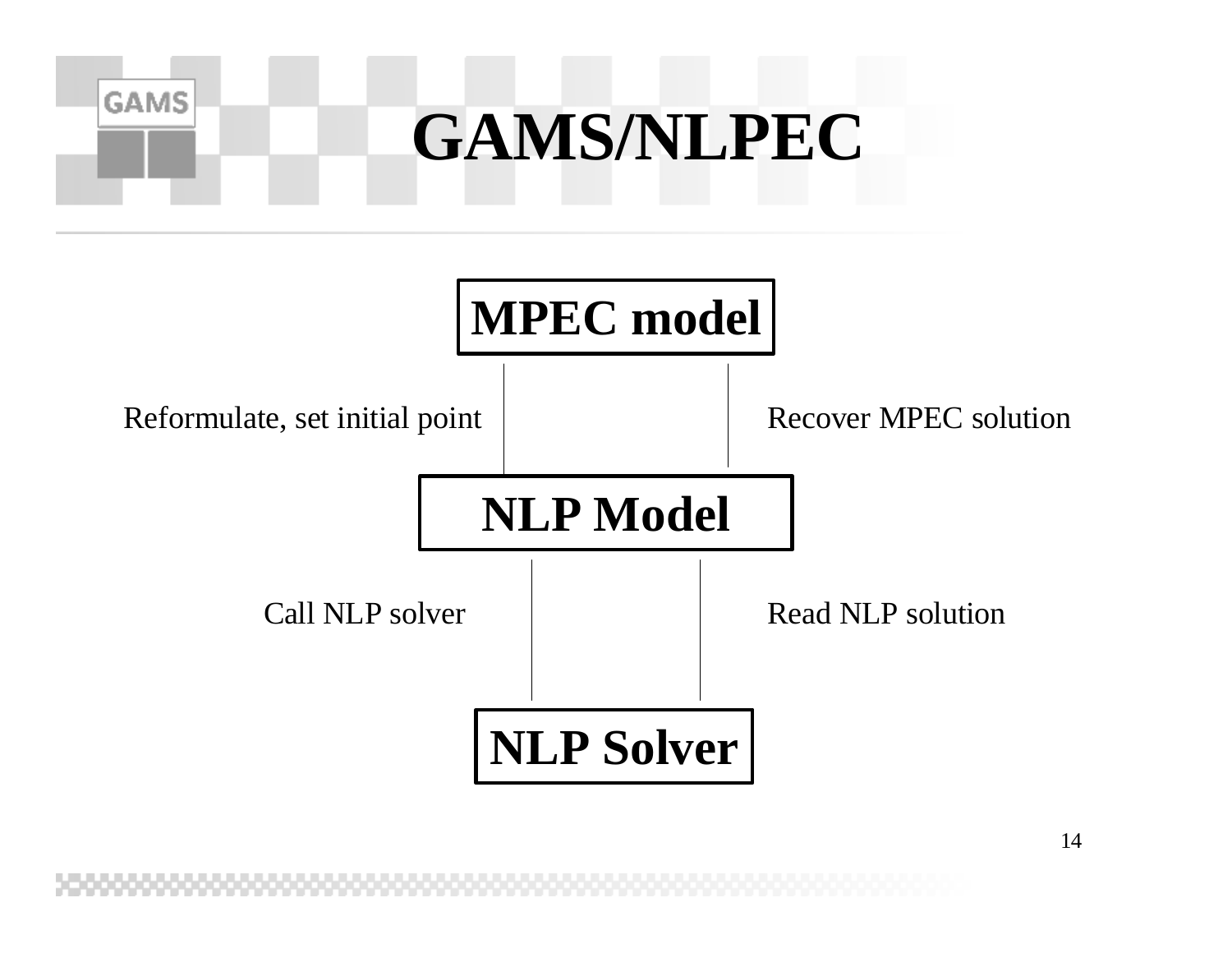# **NLPEC Options**

• Set the reformulation type!

- Set parameters for penalization, smoothing
- Drive penalties down in loop
- Set initial values for slack variables
- Control parameters for automated tests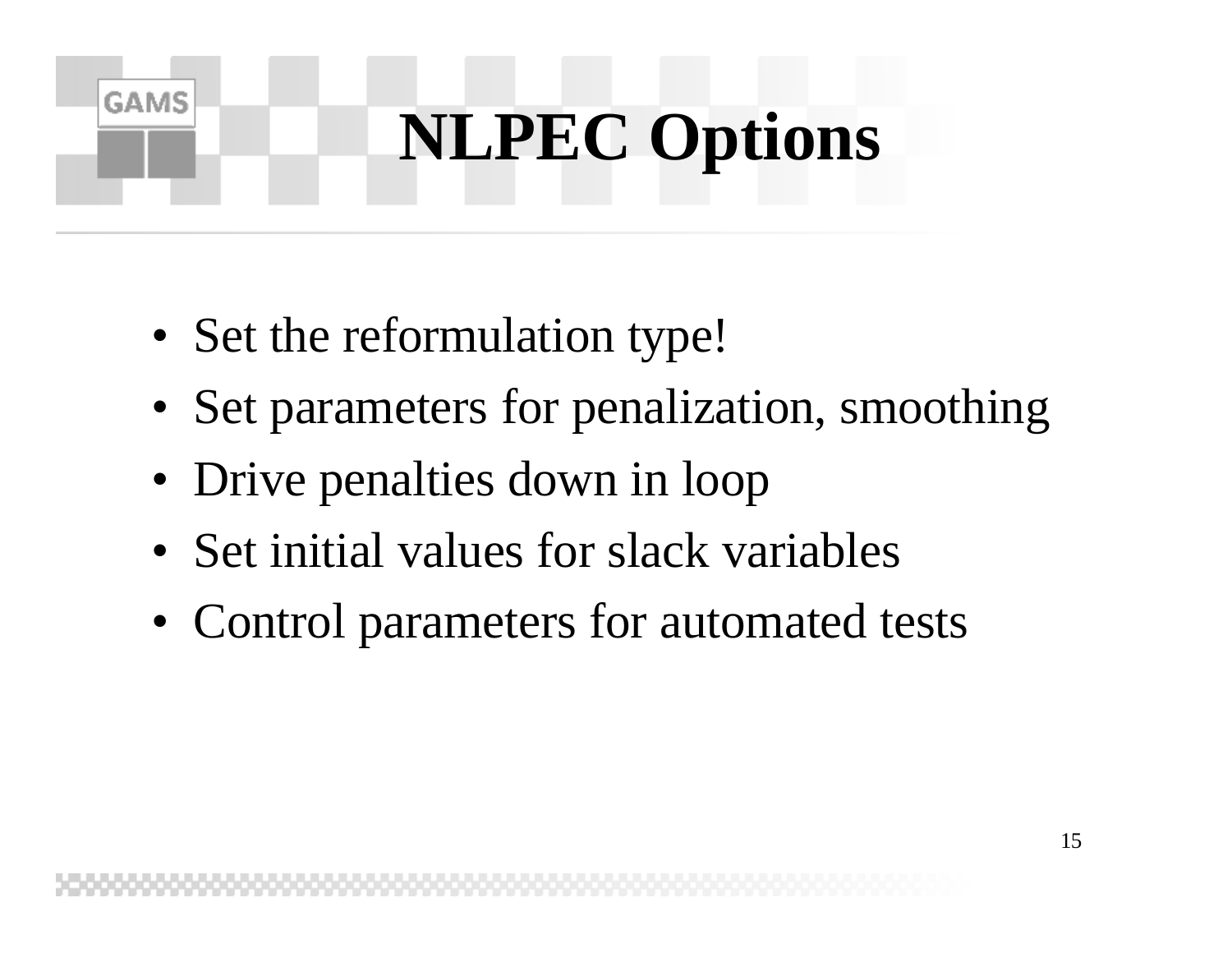### **MPEC Lib**

| Links $\left  \frac{3}{2} \right $<br>Address & http://www.gamsworld.org/mpec/mpeclib/credits.htm<br><b>⊘</b> Go<br>▾╎ |                  |               |                 |              |  |  |
|------------------------------------------------------------------------------------------------------------------------|------------------|---------------|-----------------|--------------|--|--|
| Hill, J E                                                                                                              | Jiang, H         | Kehoe, T      | Kennington J L  | Klepeis, JL  |  |  |
| Liu, YH                                                                                                                | <u>Luo</u>       | Maier, G      | $McZ$ eal $C M$ | Meyer, C A   |  |  |
| Murphy, F H                                                                                                            | Nappi, A         | Nemhauser, GL | Niemi, S        | Outrata, J V |  |  |
| Pang                                                                                                                   | Pardalos, PM     | Qi, L         | Quandt, R E     | Ralph        |  |  |
| Savard, G                                                                                                              | Savelsbergh, MWP | Schoites, S   | Schweiger, CA   | Sherali, HD  |  |  |
| Soyster, AL                                                                                                            | Stohr, M         | Tin-Loi, F    | Townsley, R     | Trick, M A   |  |  |
| Westerberg, A W                                                                                                        | Wichmann, S J    | Zowe, J       |                 |              |  |  |
|                                                                                                                        |                  |               |                 |              |  |  |
|                                                                                                                        |                  |               |                 |              |  |  |

#### **Credit List:**

**GAMS** 

#### Adjiman, C S:

- · Floudas, C A, Pardalos, P M, Adjiman, C S, Esposito, W R, Gumus, Z H, Harding, S T, Klepeis, J L, Meyer, C A, and Schweiger, C A, Handbook of Test Problems in Local and Global Optimization. Kluwer Academic Publishers, 1999.
- · Models:
	- $\circ$  ex9 1 1m
	- $\circ$  ex9 1 2m
	- $\circ$  ex9 1 3m
	- $\circ$  ex9 1 4m

ê١

**O** Internet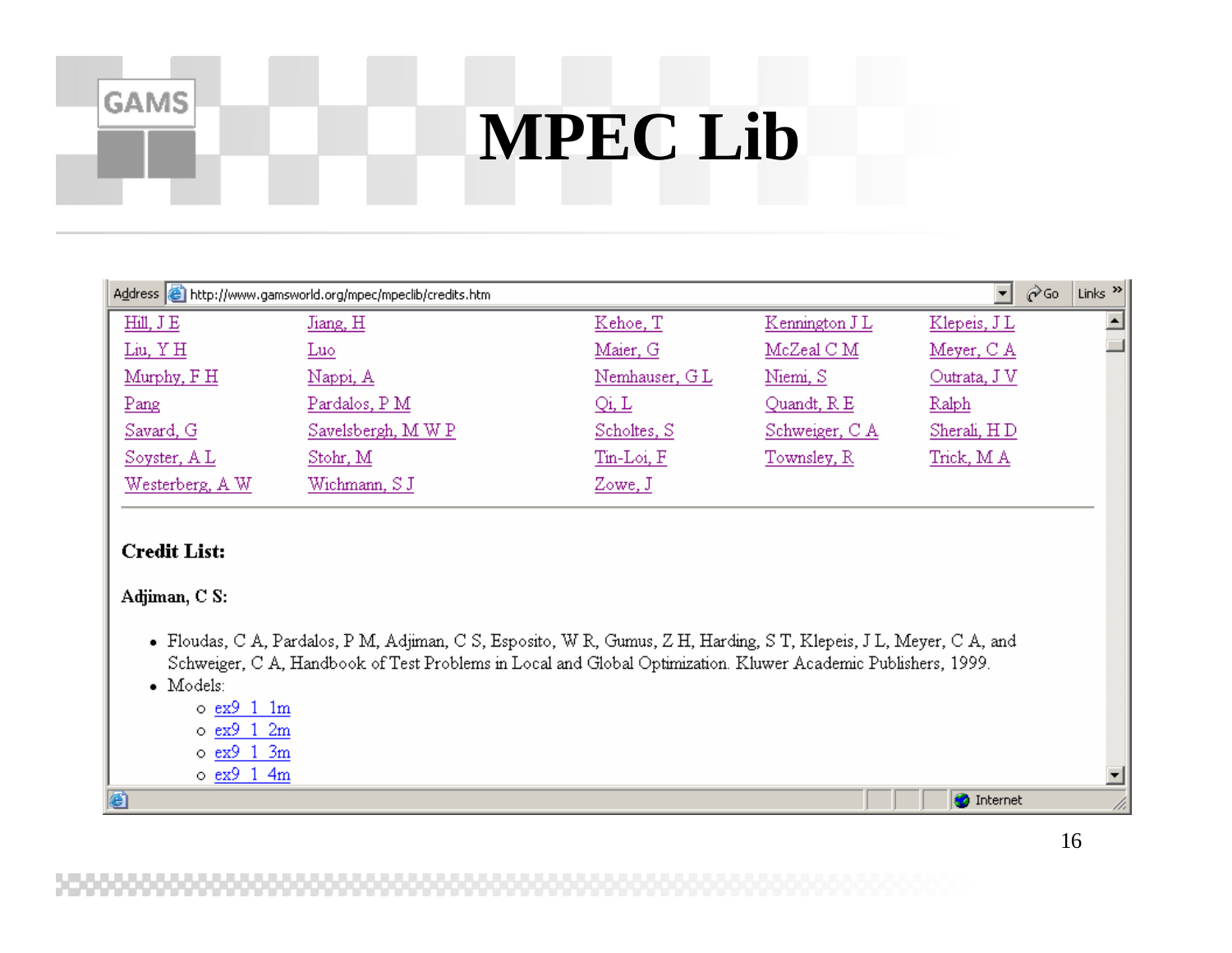## **Performance World**

### **Performance World**

#### Welcome to the Performance World!

#### **Editorial Board**

**GAMS** 

#### **Performancel ib**

#### **Performance Tools**

**Performance List** 

**Related Links** 

**Search** 

**Contact** 

Performance World is a forum for discussion and dissemination of information and tools about all aspects of performance testing of mathematical programming problems. This world has been established in response to user demands for independent and reproducible performance results.

Overall performance highly depends on problem formulation, solver, and tuning parameters. Our performance tools are designed to serve the different needs of our user community. One user may be interested in finding the most reliable way to solve a proprietary or classified model. On the other hand, an academic researcher may be interested in testing a new algorithm against a set of existing test problems and competing approaches. The main features are:

- Uniform access to a comprehensive set of established and new test problems
- Automation tools for collecting performance measurements
- Tools for analyzing and visualizing test results

#### What's New:

- Try our online PAVER Server for automated performance analysis and batch file creation
- New tools for analyzing non-convex or discrete models
- MINLP type models from the MINLP World have been added to the PerformanceLib A tutorial (August, 2002)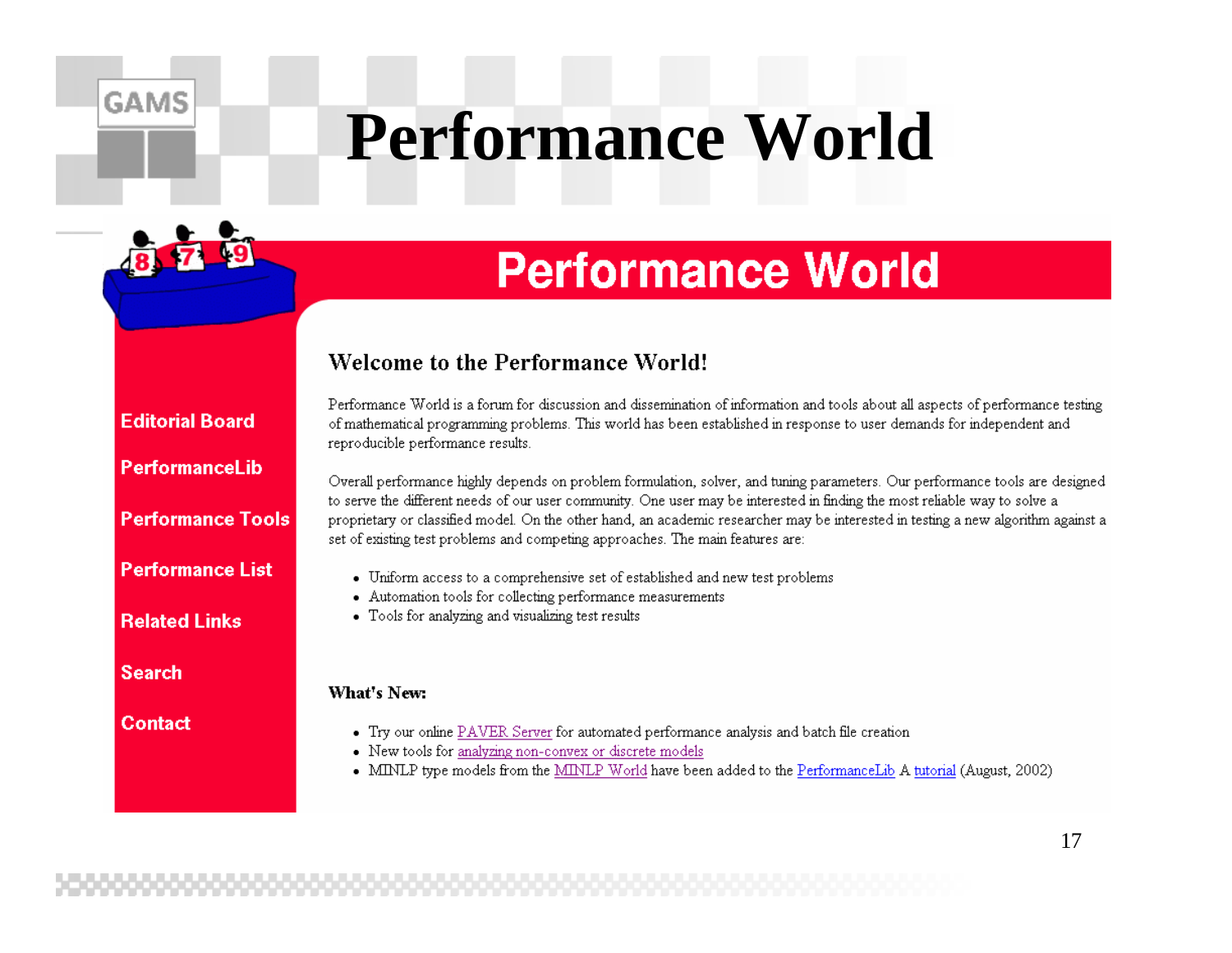### **GAMS PTools: Performance Profiles**

Performance Profiles (Dolan and Moré, 2002):

- Cumulative distribution function for a performance metric
- Performance metric: ratio of current solver time over best time of all solvers for "success"
- Intuitively: probability of success if allowed  $\tau$ multiples of the best time  $(\tau$ =ratio)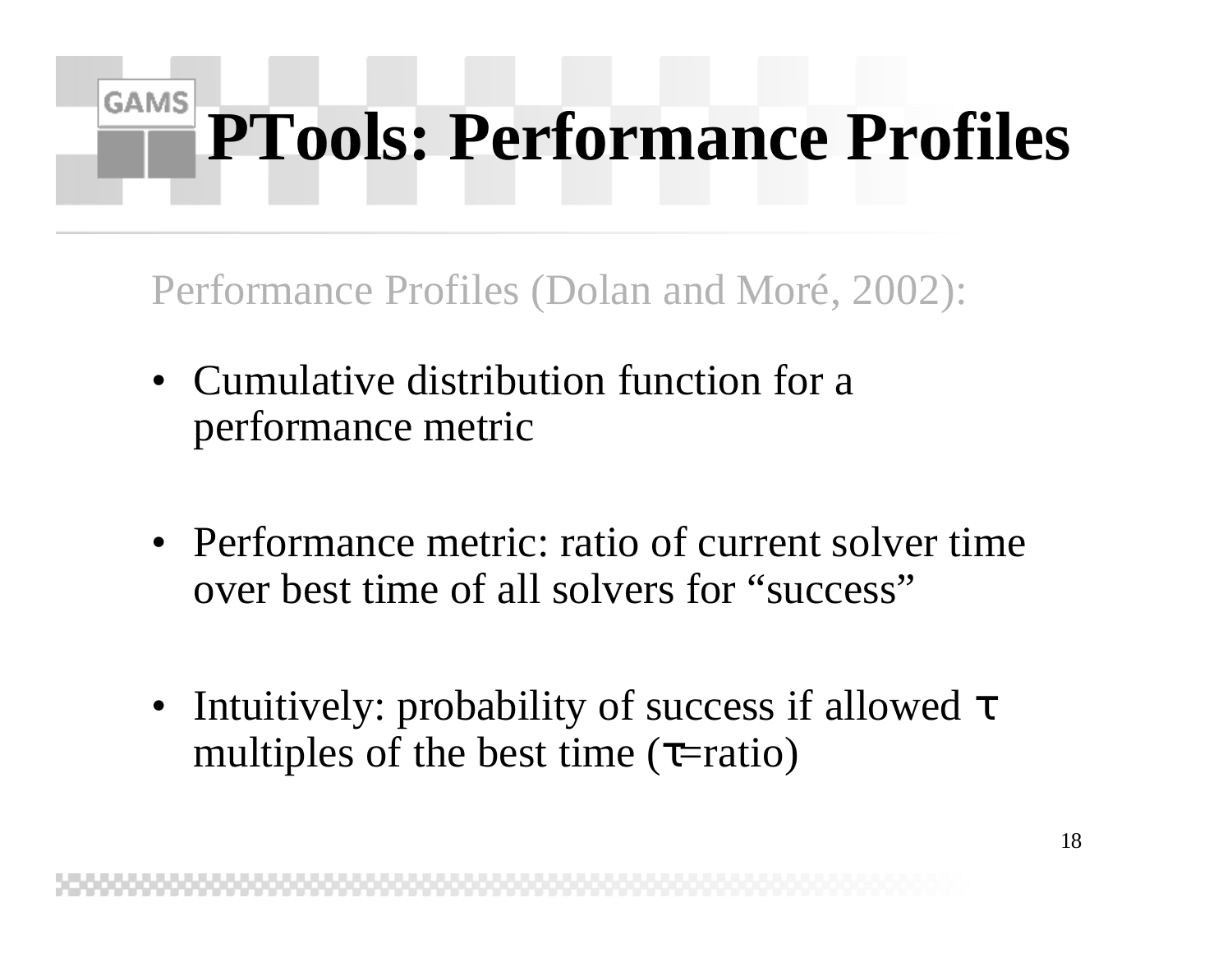### **GAMS PTools: Performance Profiles**

Interpretation (for *t=ratio, P=profile*):

- Efficiency: *P*(*t*) for  $t = 1$
- Probability of success:

 $\lim P(t)$  as  $t \to \infty$ 

• Compact graphs summarize all information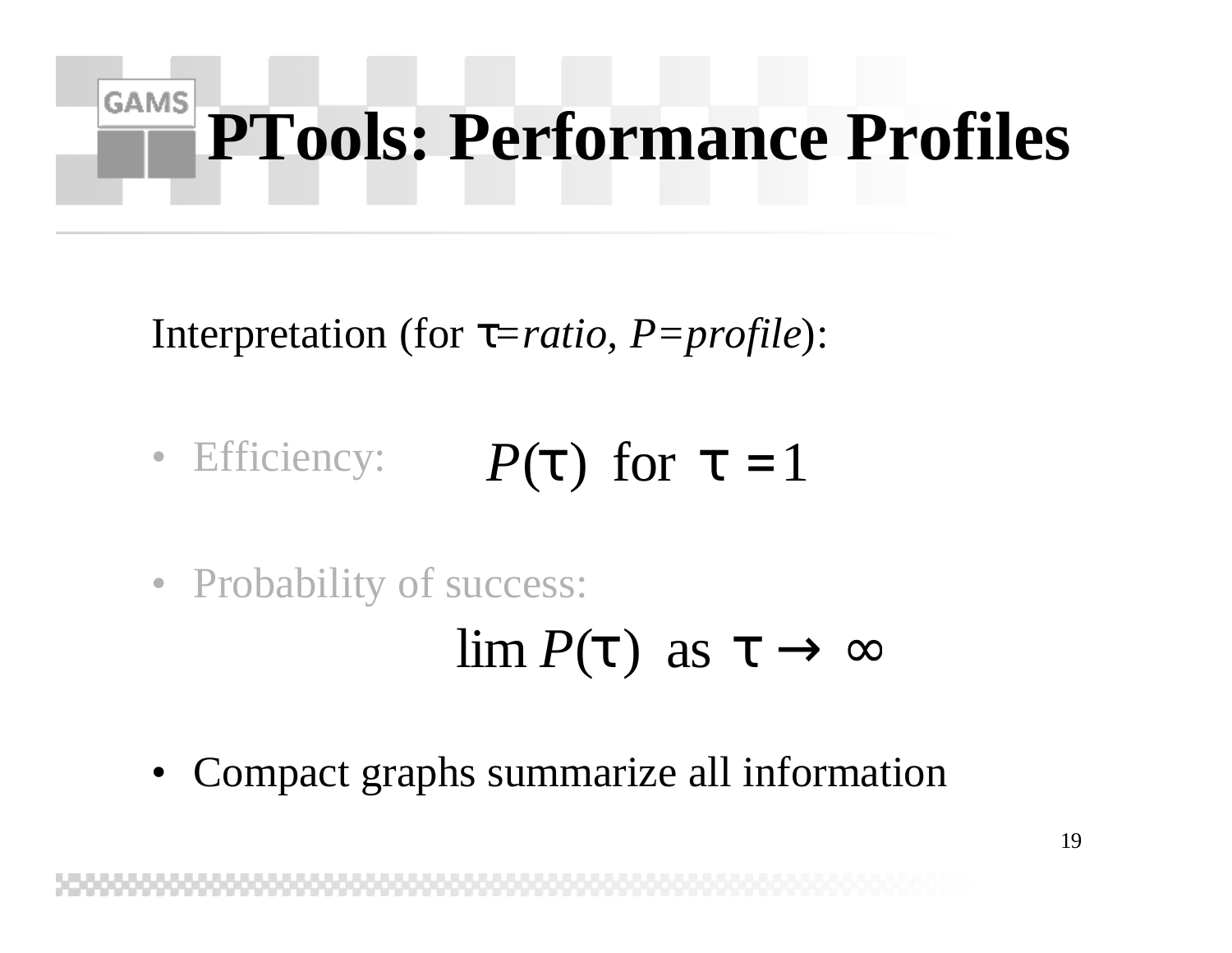### **Example Profile**

Performance Profile



Time Factor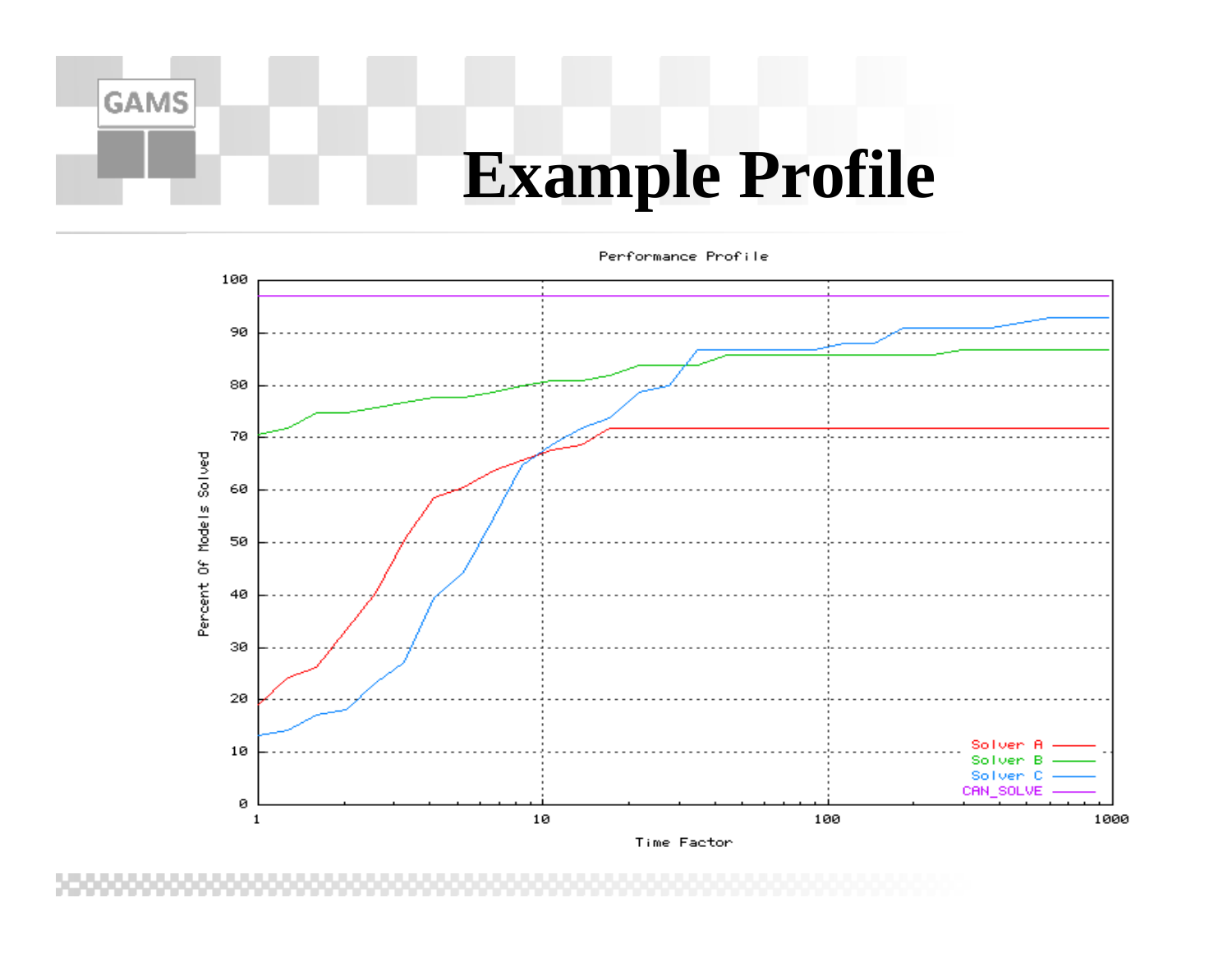## **GAMS/Examiner**

- Independent check of solution accuracy
- Check feasibility and optimality
	- Can check a subset of these

- User can set tolerances used, etc.
- Runs in between GAMS and a solver
	- Acts as a silent observer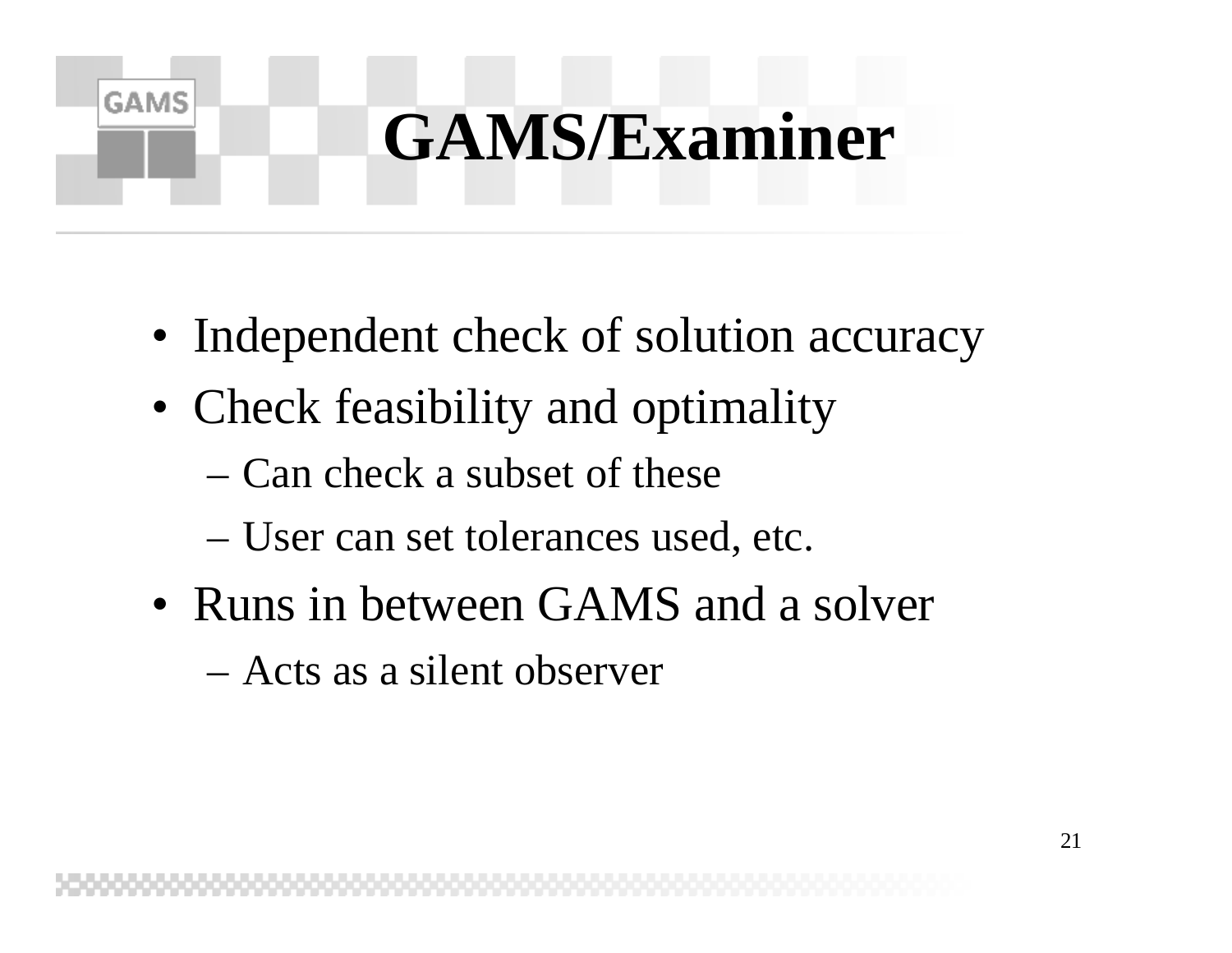# **Sample Experiment II**

- 92 models from MPECLIB
- Run "all" NLPEC reformulations 52 – NLP solvers: CONOPT, MINOS, SNOPT.
	- Use Examiner to verify
- Compare performance using:
	- GAMS

**GAMS** 

– PTools.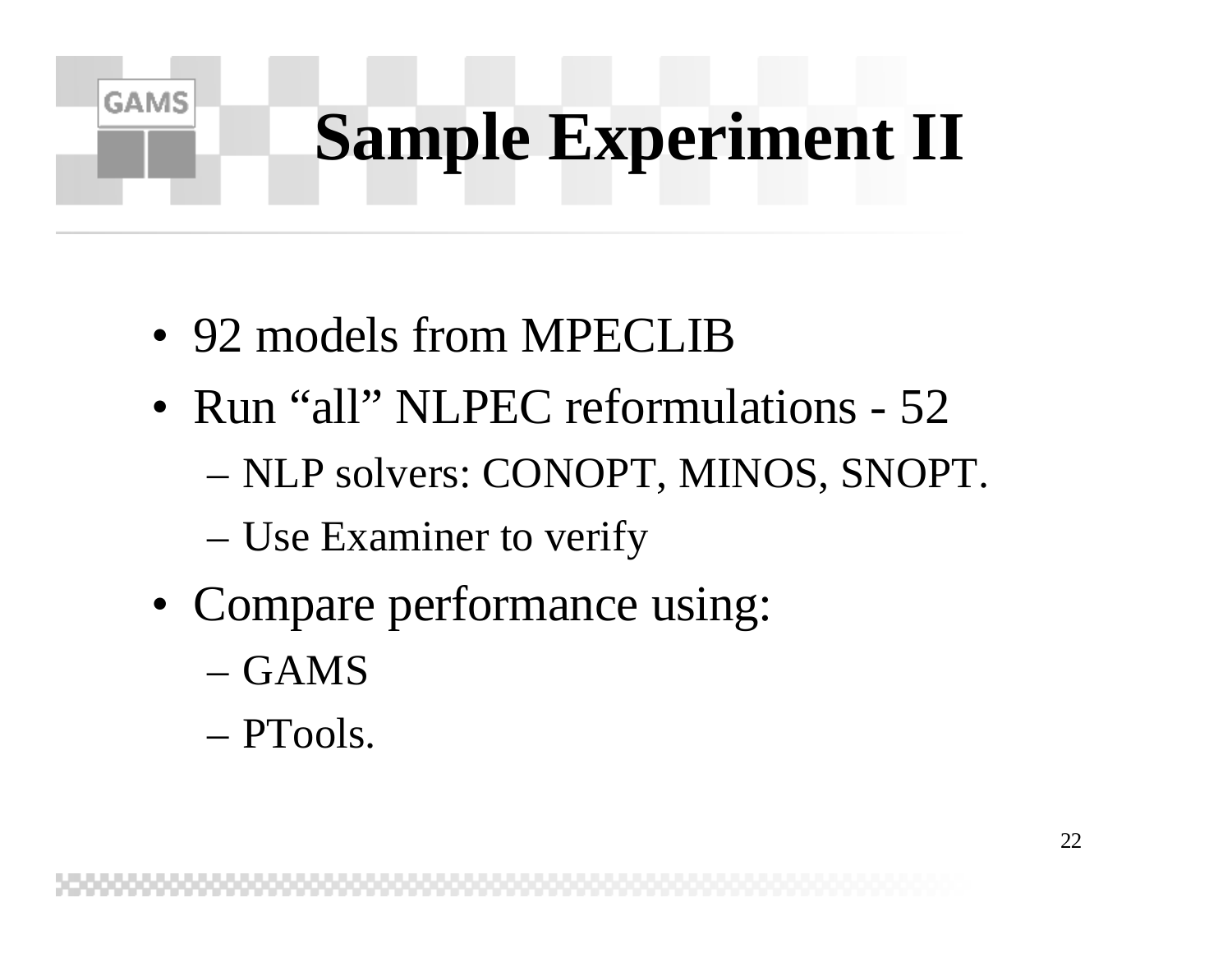### **Feasibility %**

|                   | Conopt | <b>MINOS</b> | <b>SNOPT</b> | anysolv |
|-------------------|--------|--------------|--------------|---------|
| er1.0             | 76     | 41           | 83           | 87      |
| er1.1             | 71     | 23           | 66           | 83      |
| er2.0             | 67     | 40           | 75           | 87      |
| er2.1             | 72     | 45           | 76           | 89      |
| er3.0             | 75     | 41           | 83           | 87      |
| er3.1             | 72     | 23           | 64           | 83      |
| er <sub>4.0</sub> | 70     | 67           | 75           | 89      |
| er <sub>4.1</sub> | 57     | 63           | 78           | 87      |
| er5.0             | 77     | 58           | 72           | 92      |
| er <sub>5.1</sub> | 59     | 40           | 60           | 80      |
| er6.0             | 75     | 58           | 72           | 92      |
| er7.0             | 76     | 63           | 76           | 90      |
| er8.0             | 66     | 40           | 61           | 86      |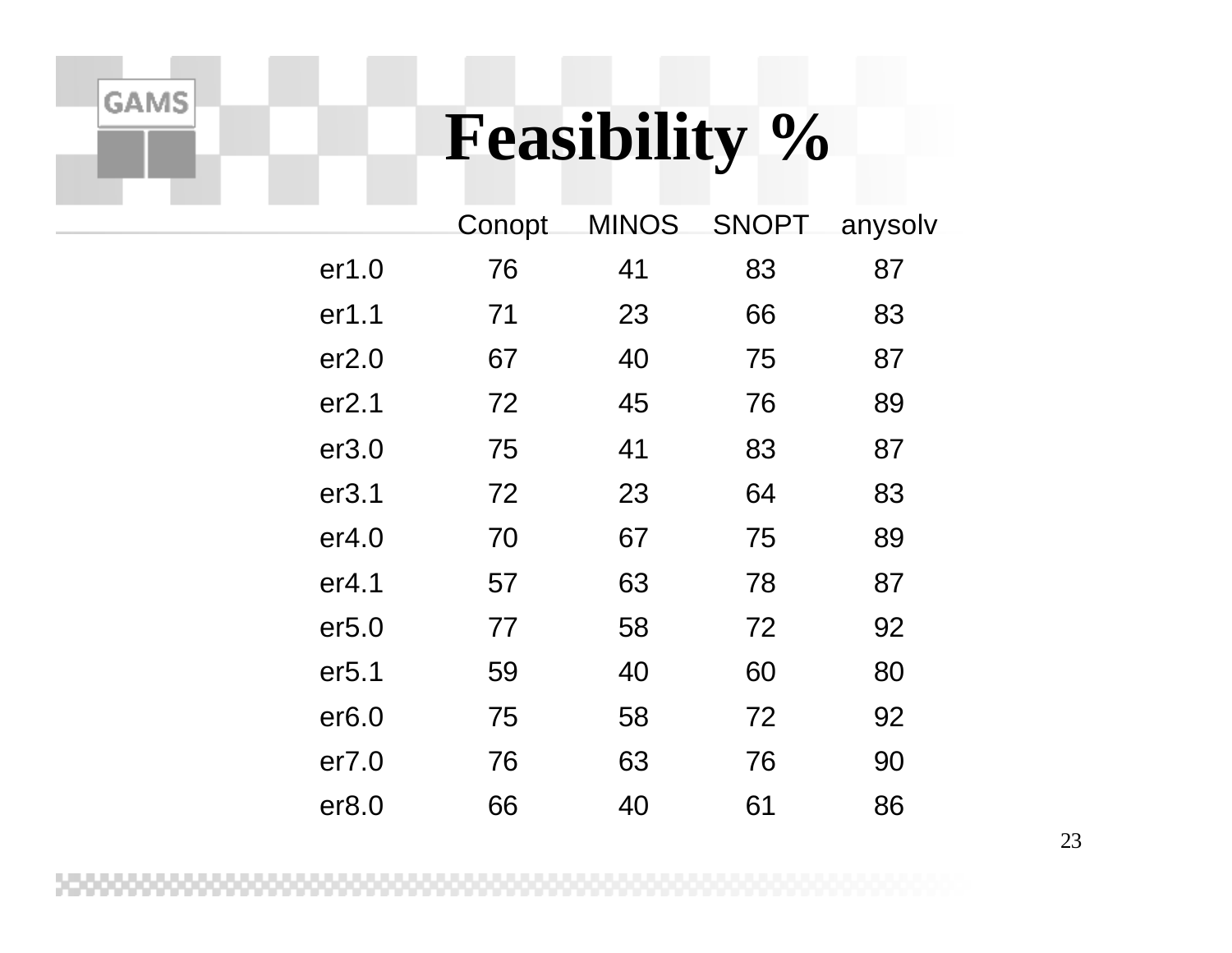### **Notable Reforms**

• Reforms

- $-1$ : <,><sub>i</sub> =  $\mu$ , bnd slacks for L,U,B
- $-2$ :  $\langle \rangle$ <sub>i</sub>  $\langle = \mu$ , bnd slacks for L,U,B
- $-3$ :  $\langle \rangle$ <sub>i</sub> =  $\mu$ , bnd slacks for L,U + Scholtes, slack
- $-5$ :  $\langle \rangle$ <sub>L+U+B</sub> =  $\mu$ , no slacks for L,U, bnd slack for B
- $-21: \langle \rangle_{L+U+B} \langle = \mu, \text{ and slacks for L, U, B}$
- $-22$ : F-B<sub>i</sub> = 0, bdd slacks for L,U,B
- Option files
	- $-1:$  initmu = .01, numsolves = 5, finalmu = 0
	- $-1:$  initmu = 1, numsolves = 5, finalmu = 0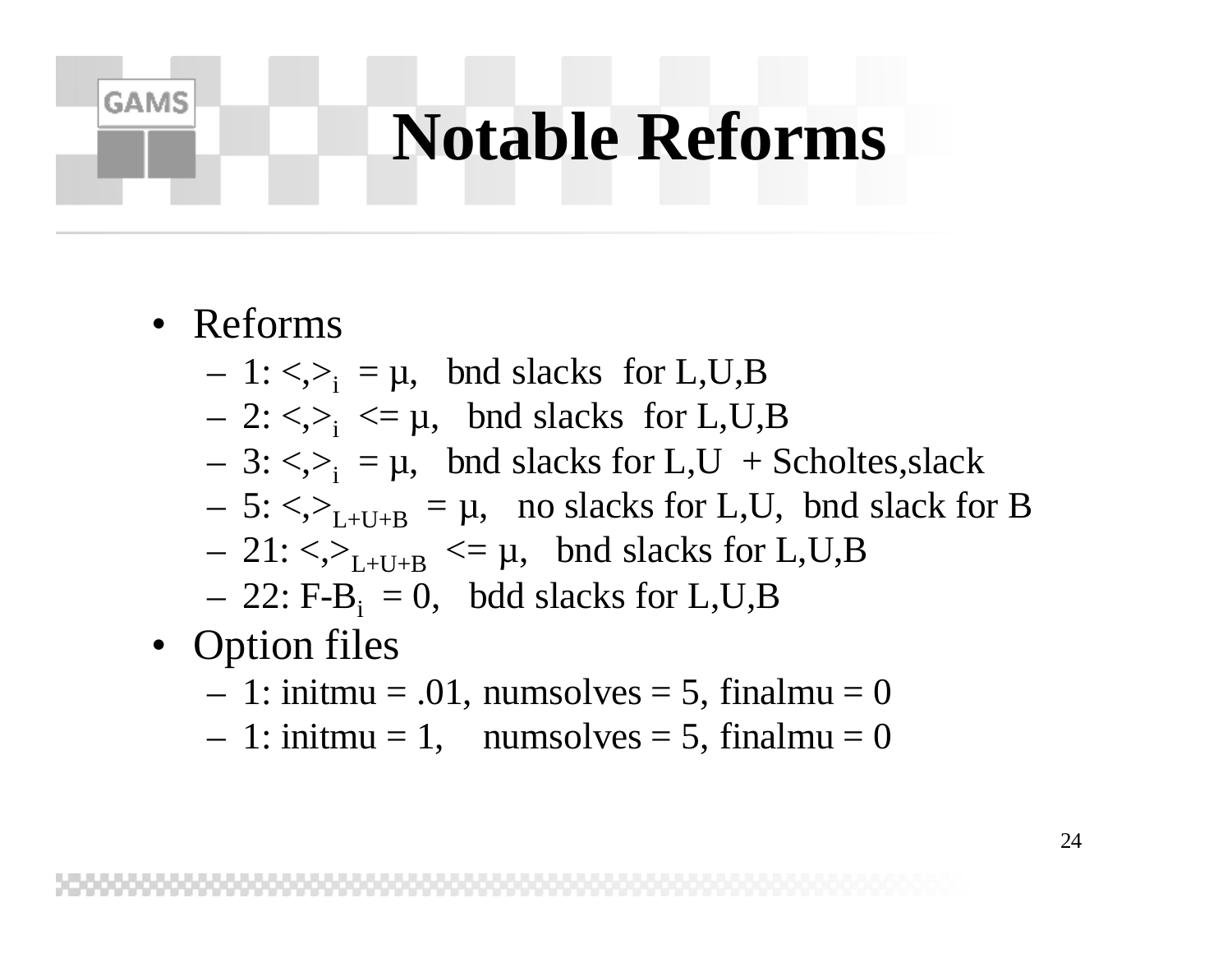# **Summary statistics II**

- 94% of models solved by some means
- "Best" technique for feasibility:

– reform 5.0 - 92%

- $-6$  reforms  $>= 90\%$ , 28 reforms  $>= 80\%$
- "Best" technique for optimality:
	- reform 21.5 or 22.5 74%
	- $-5$  reforms  $>= 70\%$ , 15 reforms  $>= 60\%$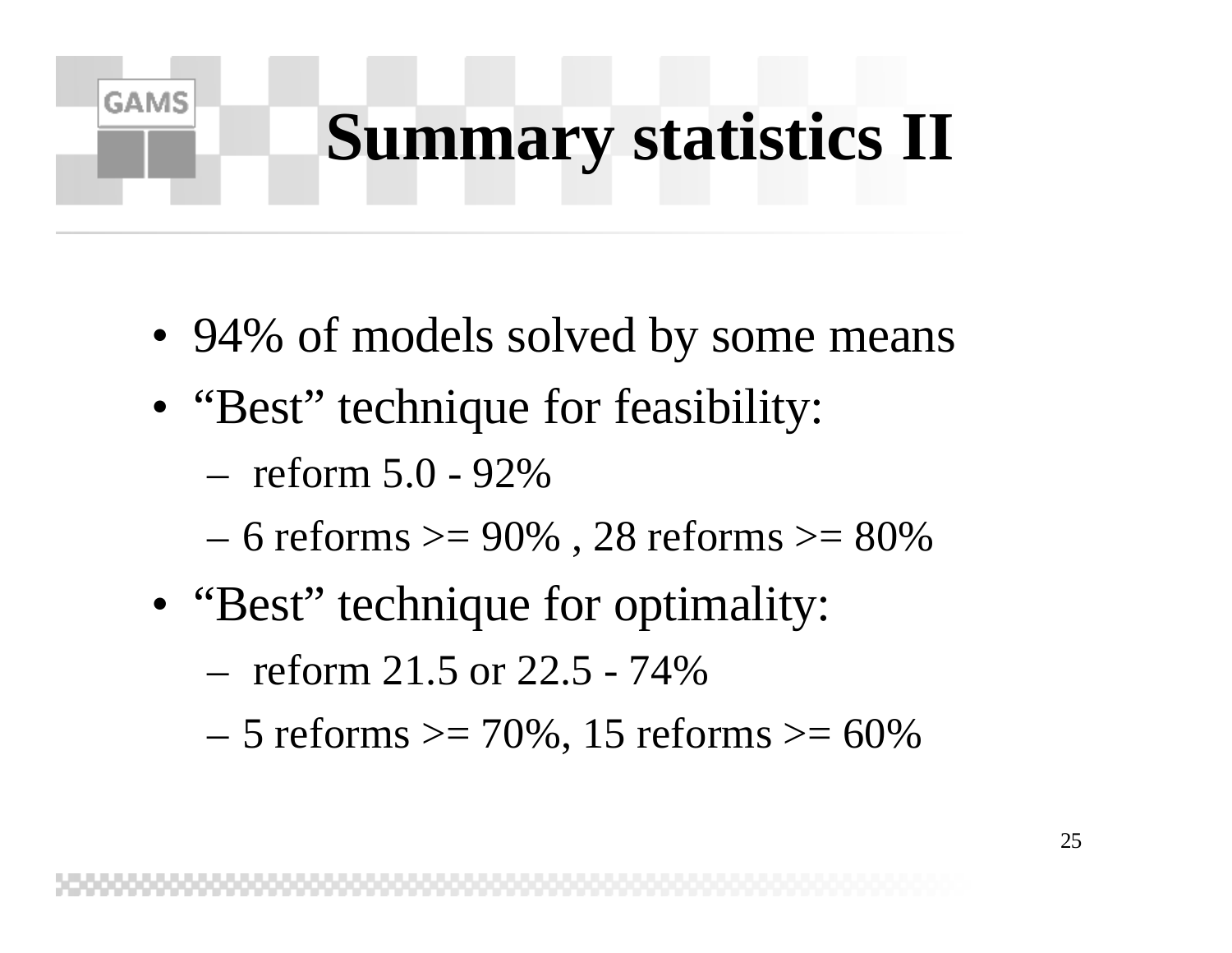### **Success = Feasibility**

**GAMS** 



tau \* best-time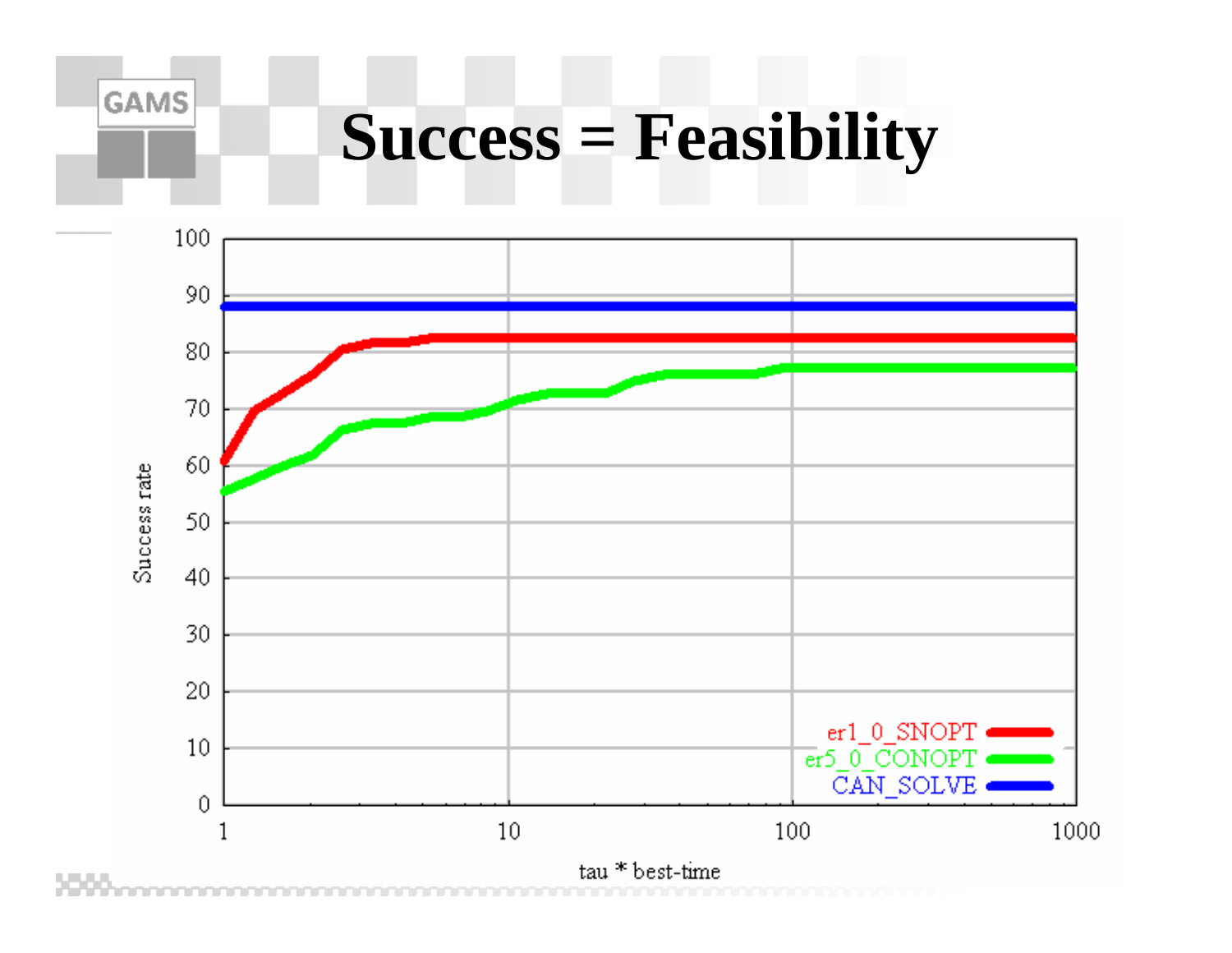### **Success = Feasibility**

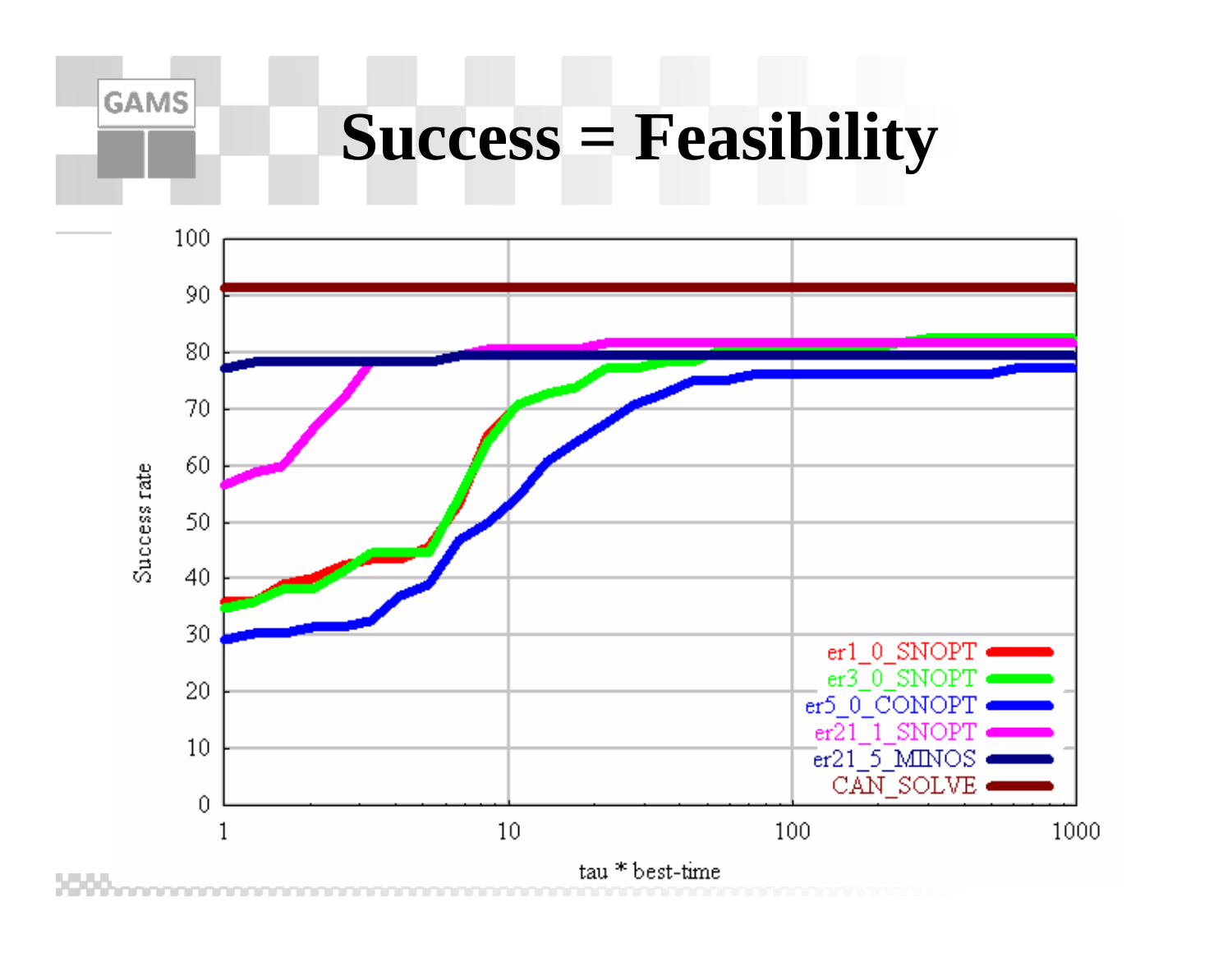#### **GAMS**

### **Success = BestFound**

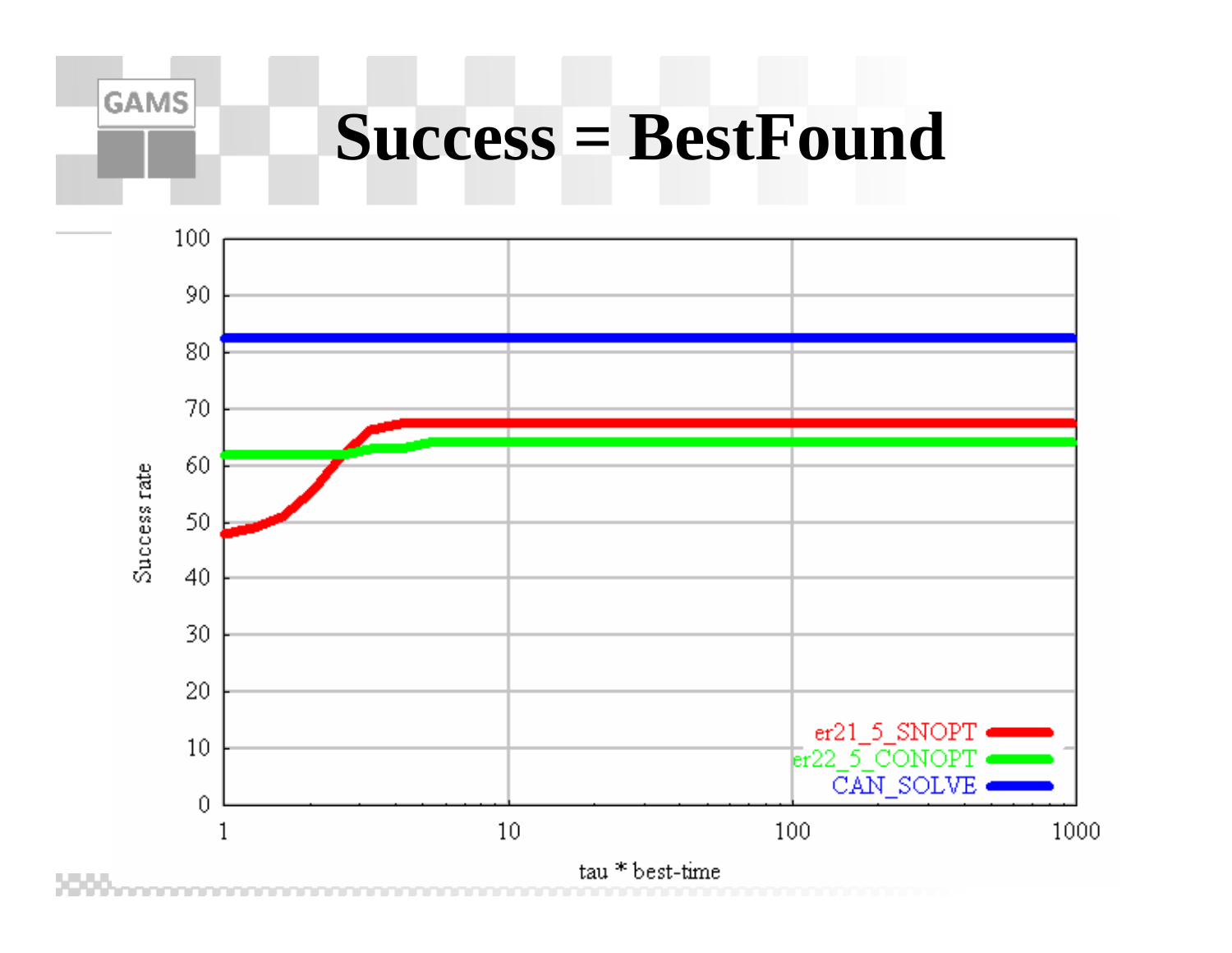#### **GAMS**

### **Success = BestFound**